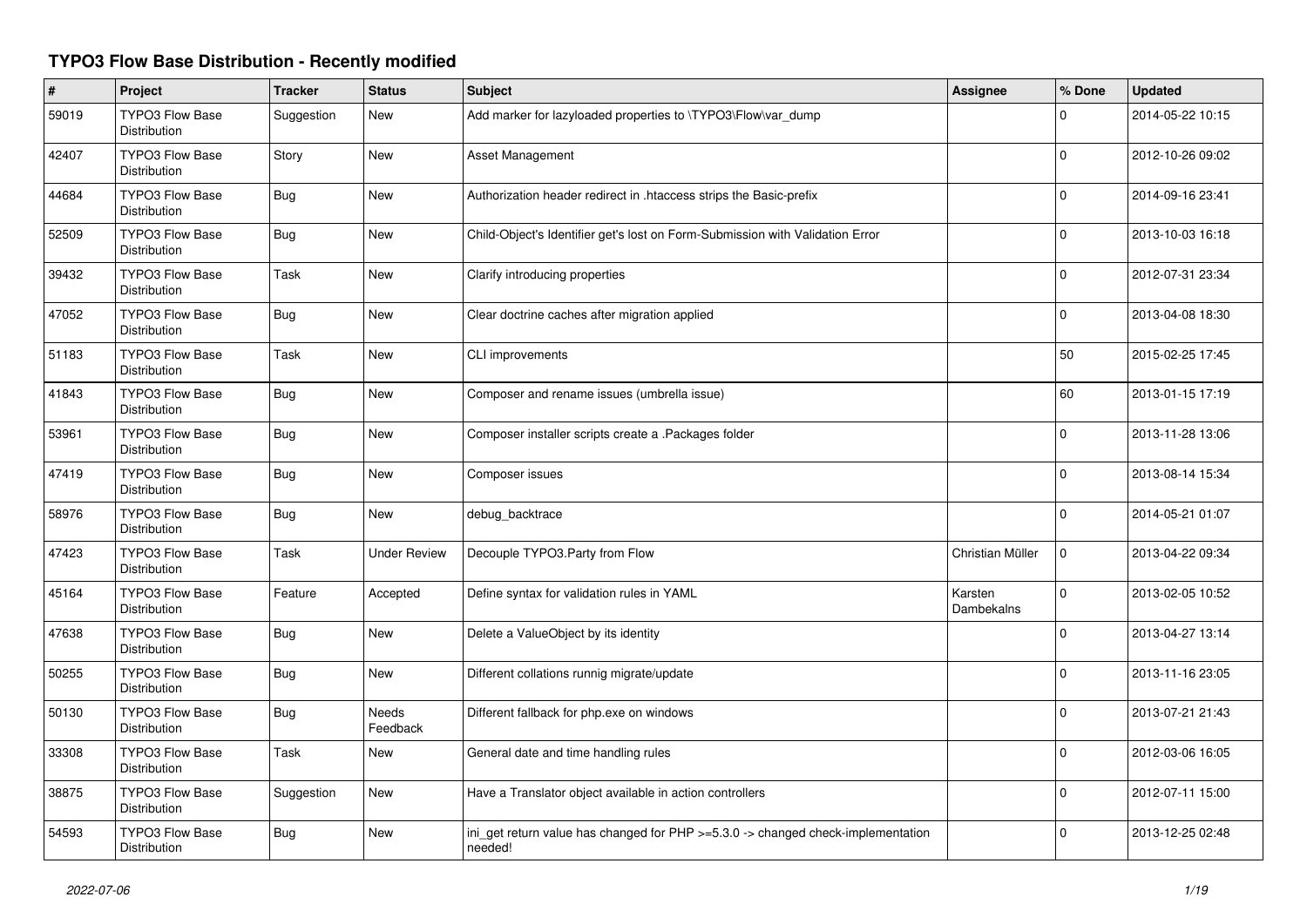| $\sharp$ | Project                                | <b>Tracker</b> | <b>Status</b>       | Subject                                                                                                                                           | <b>Assignee</b>        | % Done              | <b>Updated</b>   |
|----------|----------------------------------------|----------------|---------------------|---------------------------------------------------------------------------------------------------------------------------------------------------|------------------------|---------------------|------------------|
| 53180    | TYPO3 Flow Base<br>Distribution        | <b>Bug</b>     | New                 | InjectSettings doesnt work on inheritance (Level 2)                                                                                               |                        | 0                   | 2013-11-26 21:46 |
| 28964    | <b>TYPO3 Flow Base</b><br>Distribution | Feature        | New                 | Integrate Behat tool for BDD                                                                                                                      |                        | 0                   | 2011-08-13 16:03 |
| 42408    | <b>TYPO3 Flow Base</b><br>Distribution | Story          | <b>New</b>          | Locale Detection / Selection                                                                                                                      |                        | 0                   | 2013-06-11 13:31 |
| 45413    | <b>TYPO3 Flow Base</b><br>Distribution | <b>Bug</b>     | <b>Under Review</b> | Overriding boolean properties using Objects.yaml is broken                                                                                        |                        | 100                 | 2013-12-10 13:26 |
| 56074    | TYPO3 Flow Base<br>Distribution        | <b>Bug</b>     | <b>New</b>          | Parse errors cause meaningless Flow exception messages.                                                                                           | Adrian Föder           | 0                   | 2014-02-18 14:14 |
| 56859    | TYPO3 Flow Base<br>Distribution        | <b>Bug</b>     | <b>New</b>          | PHP Warning: TYPO3_Flow_Error_Exception.php not present in Data/Temporary                                                                         |                        | $\Omega$            | 2014-03-13 10:30 |
| 44078    | TYPO3 Flow Base<br>Distribution        | Task           | New                 | Probably false behavior in symlinked environment                                                                                                  |                        | 0                   | 2012-12-18 13:17 |
| 47637    | TYPO3 Flow Base<br>Distribution        | <b>Bug</b>     | New                 | Property with @ORM\Column(nullable=true,type="decimal",scale=2) results as type<br>"string" in Collection Objects and not as expected as "double" |                        | O                   | 2013-04-27 12:14 |
| 46244    | TYPO3 Flow Base<br>Distribution        | <b>Bug</b>     | <b>Under Review</b> | Remove call to PHP_BINDIR in CoreCommandController                                                                                                |                        | 0                   | 2013-03-19 11:39 |
| 54373    | TYPO3 Flow Base<br>Distribution        | Task           | <b>New</b>          | Rename Arrays::removeEmptyElementsRecursively to<br>removeNullElementsRecursively                                                                 |                        | 0                   | 2013-12-13 09:35 |
| 41508    | <b>TYPO3 Flow Base</b><br>Distribution | Task           | <b>Under Review</b> | Replace Jasmine by Buster.js                                                                                                                      |                        | $\Omega$            | 2012-10-01 20:58 |
| 52938    | TYPO3 Flow Base<br>Distribution        | <b>Bug</b>     | New                 | Resource stream wrapper doesn't work with foreign package                                                                                         |                        | 0                   | 2013-10-18 10:31 |
| 64342    | <b>TYPO3 Flow Base</b><br>Distribution | <b>Bug</b>     | New                 | ResourceManager->deleteResource() leaves database entry                                                                                           |                        | $\Omega$            | 2015-02-12 21:51 |
| 54403    | TYPO3 Flow Base<br>Distribution        | Bug            | <b>New</b>          | Resources remade when parent record updated                                                                                                       |                        | $\Omega$            | 2013-12-13 22:39 |
| 35420    | <b>TYPO3 Flow Base</b><br>Distribution | Suggestion     | New                 | Review use of try / catch in the Security Framework                                                                                               | Andreas Förthner       | l 0                 | 2012-03-31 00:00 |
| 47601    | <b>TYPO3 Flow Base</b><br>Distribution | <b>Bug</b>     | New                 | Template Path of Submodules contains lowercase Namespace                                                                                          |                        | 0                   | 2013-04-26 14:33 |
| 53790    | <b>TYPO3 Flow Base</b><br>Distribution | Bug            | <b>New</b>          | Translation handling in Flashmessages is inconsistent to Validation errors                                                                        |                        | 0                   | 2013-11-20 10:46 |
| 52526    | <b>TYPO3 Flow Base</b><br>Distribution | <b>Bug</b>     | New                 | Unfinished programming of DateTime converter                                                                                                      |                        | $\mathbf 0$         | 2013-10-04 10:36 |
| 38459    | TYPO3.Eel                              | Bug            | New                 | Accessing a not present property/method should error verbosely                                                                                    | Sebastian<br>Kurfuerst | $\mathbf 0$         | 2012-08-07 17:06 |
| 38379    | TYPO3.Eel                              | Feature        | New                 | Implement a Eel-ViewHelper                                                                                                                        |                        | $\mathbf 0$         | 2013-04-08 11:03 |
| 42240    | TYPO3.Eel                              | Task           | New                 | Make Eel usable outside of TYPO3 Flow                                                                                                             |                        | $\mathsf{O}\xspace$ | 2012-10-21 12:32 |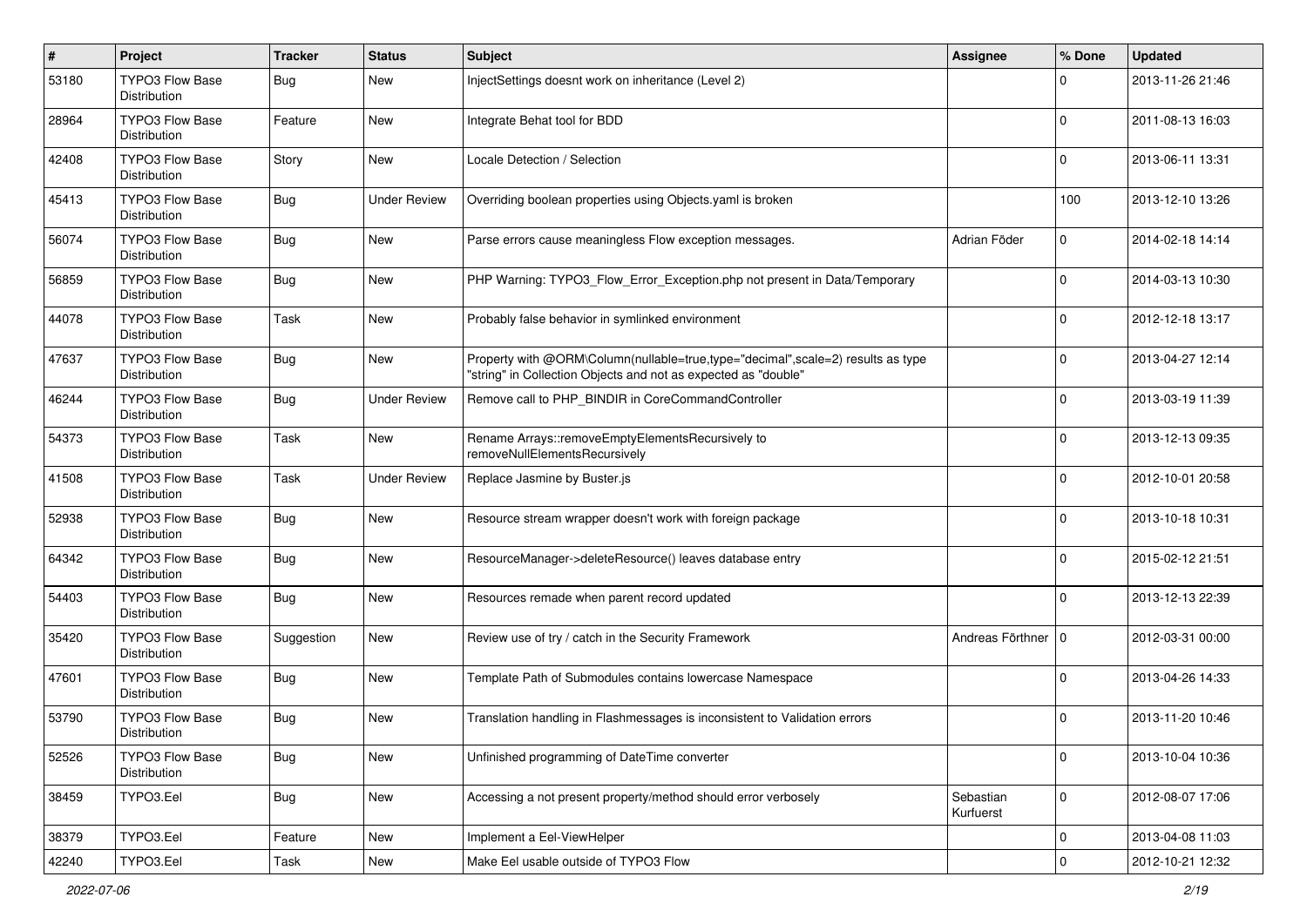| $\vert$ # | Project    | <b>Tracker</b> | <b>Status</b>       | <b>Subject</b>                                                                  | <b>Assignee</b>              | % Done      | <b>Updated</b>   |
|-----------|------------|----------------|---------------------|---------------------------------------------------------------------------------|------------------------------|-------------|------------------|
| 41727     | TYPO3.Flow | Bug            | Accepted            | @Flow\Identity and @ORM\InheritanceType("JOINED") can't be used together        | Karsten<br>Dambekalns        | $\Omega$    | 2013-01-21 17:15 |
| 50901     | TYPO3.Flow | Feature        | New                 | @IgnoreValidation also for class fields                                         |                              | $\Omega$    | 2014-02-21 10:01 |
| 29387     | TYPO3.Flow | Feature        | Needs<br>Feedback   | A token with wrong credentials should throw an exception                        | Andreas Förthner   0         |             | 2011-08-31 15:32 |
| 39910     | TYPO3.Flow | Feature        | Accepted            | Ability to query user based on roles                                            |                              | $\mathbf 0$ | 2013-05-21 13:28 |
| 48093     | TYPO3.Flow | Bug            | New                 | AbstractCompositeValidators memory consumption continuously grow                |                              | $\Omega$    | 2013-05-21 11:49 |
| 35720     | TYPO3.Flow | Bug            | New                 | Access denied Exception for widget links to actions with a policy               |                              | $\mathbf 0$ | 2012-10-25 14:08 |
| 28319     | TYPO3.Flow | Bug            | Needs<br>Feedback   | Access denied will be logged at the wrong location in nested calls              |                              | $\Omega$    | 2012-03-14 14:52 |
| 33055     | TYPO3.Flow | Bug            | New                 | AccessDeniedException instead of WebRedirect                                    |                              | $\mathbf 0$ | 2014-04-17 15:54 |
| 38980     | TYPO3.Flow | <b>Bug</b>     | New                 | ActionController: behavior of required arguments is not consistent              |                              | $\mathbf 0$ | 2014-05-27 14:14 |
| 39088     | TYPO3.Flow | Feature        | <b>New</b>          | Add a sgnalslot before compilation                                              |                              | $\mathbf 0$ | 2012-12-11 10:30 |
| 40418     | TYPO3.Flow | Feature        | Needs<br>Feedback   | Add an option to flow3:cache:flush thats keeps user sessions active             |                              | $\Omega$    | 2014-10-03 20:17 |
| 62740     | TYPO3.Flow | Bug            | New                 | Add check on literal in TypeHandlingUtility::isCollectionType                   |                              | $\mathbf 0$ | 2014-11-06 20:06 |
| 27379     | TYPO3.Flow | <b>Bug</b>     | Needs<br>Feedback   | add check to clear the database at tearDown in testing                          |                              | $\Omega$    | 2012-03-14 14:41 |
| 43082     | TYPO3.Flow | Feature        | Needs<br>Feedback   | Add CLI support for scaffolding models, views, controller                       |                              | $\Omega$    | 2015-01-05 11:39 |
| 37885     | TYPO3.Flow | Feature        | New                 | Add CLI to show the object-configuration for a FLOW3 object-name                | <b>Martin Ficzel</b>         | $\mathbf 0$ | 2013-05-21 13:28 |
| 47404     | TYPO3.Flow | Feature        | New                 | Add getters and setters methods for introduced properties                       |                              | $\mathbf 0$ | 2013-05-21 13:28 |
| 26943     | TYPO3.Flow | Feature        | Needs<br>Feedback   | Add i18n support to domain models                                               | Karsten<br>Dambekalns        | $\Omega$    | 2013-05-21 13:28 |
| 50262     | TYPO3.Flow | Feature        | New                 | Add Keywords to composer Json                                                   |                              | $\Omega$    | 2013-07-21 22:49 |
| 43841     | TYPO3.Flow | Feature        | New                 | Add package support to validation errors                                        |                              | $\Omega$    | 2012-12-10 16:20 |
| 890       | TYPO3.Flow | Feature        | New                 | Add priority for advice chains                                                  | Robert Lemke                 | $\mathbf 0$ | 2011-10-20 01:43 |
| 27322     | TYPO3.Flow | Feature        | On Hold             | Add support for Appserver-in-PHP, which could result in much faster executions. | Christopher<br><b>Hlubek</b> | $\Omega$    | 2012-07-09 18:11 |
| 59672     | TYPO3.Flow | Feature        | Under Review        | Add support for Doctrine 2.5 embeddables                                        | Alexander Berl               | $\mathbf 0$ | 2015-04-08 17:42 |
| 55793     | TYPO3.Flow | Feature        | <b>Under Review</b> | Add Support for groupBy                                                         | Kerstin<br>Huppenbauer       | $\mathbf 0$ | 2014-09-02 09:38 |
| 42550     | TYPO3.Flow | Task           | <b>Under Review</b> | Add top-level .htaccess to block everything but Web                             | Karsten<br>Dambekalns        | $\mathbf 0$ | 2012-12-11 22:43 |
| 36955     | TYPO3.Flow | Feature        | New                 | Add type filter to var dump()                                                   |                              | 0           | 2012-05-08 16:39 |
| 46216     | TYPO3.Flow | Feature        | New                 | Add wincache cache backend                                                      |                              | $\pmb{0}$   | 2013-03-12 20:55 |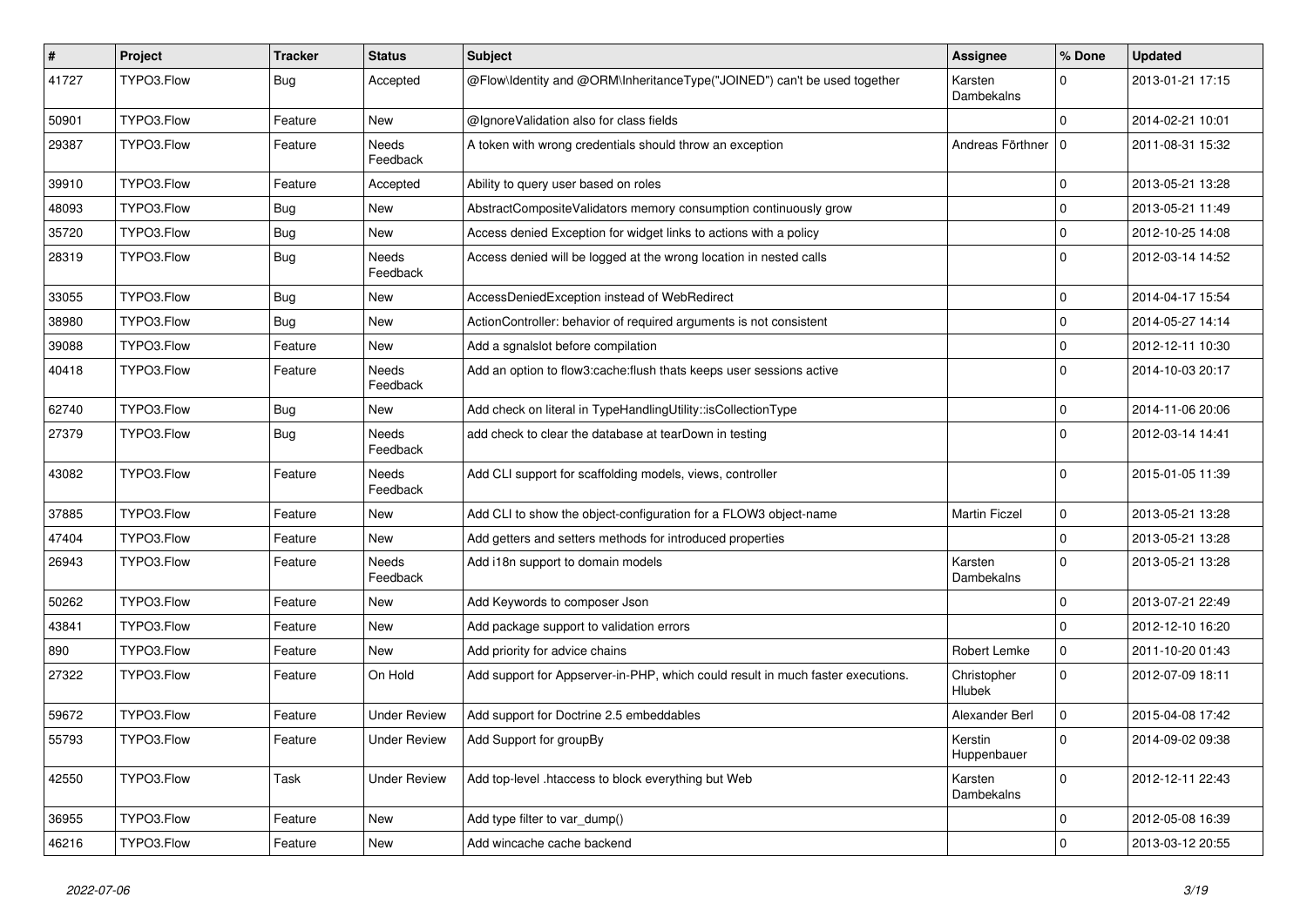| $\pmb{\#}$ | Project    | <b>Tracker</b> | <b>Status</b>            | <b>Subject</b>                                                                                          | Assignee                     | % Done         | <b>Updated</b>   |
|------------|------------|----------------|--------------------------|---------------------------------------------------------------------------------------------------------|------------------------------|----------------|------------------|
| 46816      | TYPO3.Flow | Feature        | <b>New</b>               | Add xcache cache backend                                                                                |                              | $\Omega$       | 2013-05-21 13:28 |
| 58579      | TYPO3.Flow | Feature        | <b>New</b>               | Adding own environment constants to Flow                                                                |                              | 50             | 2014-05-06 22:14 |
| 51459      | TYPO3.Flow | Feature        | New                      | Allow catching of particular exceptions on property mapping                                             |                              | $\Omega$       | 2013-10-22 13:44 |
| 33049      | TYPO3.Flow | Feature        | <b>New</b>               | Allow configuration of context without environment variable (needed for IIS)                            |                              | $\overline{0}$ | 2012-03-07 20:51 |
| 57763      | TYPO3.Flow | Feature        | <b>New</b>               | Allow controller / package / action as params in<br>\TYPO3\Fluid\ViewHelpers\Form\ButtonViewHelper      |                              | $\Omega$       | 2014-04-09 12:43 |
| 3312       | TYPO3.Flow | Feature        | <b>Needs</b><br>Feedback | Allow for easy logging by annotations                                                                   | Robert Lemke                 | $\overline{0}$ | 2010-10-20 11:39 |
| 28231      | TYPO3.Flow | Feature        | <b>New</b>               | Allow output to STDERR for CLI Response                                                                 |                              | $\Omega$       | 2011-07-15 13:32 |
| 45851      | TYPO3.Flow | Feature        | Needs<br>Feedback        | Allow referencing environment variables in Settings.yaml                                                | Adrian Föder                 | $\overline{0}$ | 2013-04-30 14:12 |
| 47339      | TYPO3.Flow | Feature        | <b>Needs</b><br>Feedback | Allow RequestHandlers to get the current Request injected                                               | Alexander Berl               | $\Omega$       | 2013-05-21 13:28 |
| 49050      | TYPO3.Flow | Feature        | <b>New</b>               | Allow Subqueries in QueryInterface                                                                      |                              | $\overline{0}$ | 2013-06-12 10:43 |
| 31500      | TYPO3.Flow | Bug            | <b>Under Review</b>      | Argument validation for CLI requests is not done                                                        | Karsten<br>Dambekalns        | $\Omega$       | 2014-02-24 14:00 |
| 2974       | TYPO3.Flow | <b>Bug</b>     | <b>New</b>               | Aspect / Proxy Cache is not emptied automatically if an interface used for introduction<br>was modified | Robert Lemke                 | $\Omega$       | 2011-10-21 13:20 |
| 55954      | TYPO3.Flow | <b>Bug</b>     | <b>New</b>               | Associations to ValueObjects should not be cascade all'd                                                |                              | $\Omega$       | 2015-02-05 11:00 |
| 36508      | TYPO3.Flow | <b>Bug</b>     | <b>New</b>               | AuthenticationProvider Request Patterns                                                                 |                              | 0              | 2012-04-24 12:39 |
| 1785       | TYPO3.Flow | Feature        | <b>New</b>               | Automatic garbage collection for expired cache entries                                                  |                              | $\Omega$       | 2011-10-20 01:43 |
| 33587      | TYPO3.Flow | Feature        | <b>New</b>               | Automatically remove unused Resources                                                                   |                              | $\overline{0}$ | 2013-11-11 18:21 |
| 55199      | TYPO3.Flow | Feature        | <b>New</b>               | Avoid Buffering of Shell output                                                                         |                              | $\Omega$       | 2014-03-31 12:34 |
| 32707      | TYPO3.Flow | <b>Bug</b>     | Accepted                 | <b>Bad Bad FileBackend</b>                                                                              | Karsten<br>Dambekalns        | $\Omega$       | 2013-05-21 13:33 |
| 53189      | TYPO3.Flow | Bug            | New                      | Blog tutorial no longer works                                                                           | <b>Philipp Maier</b>         | $\mathbf 0$    | 2013-10-29 09:50 |
| 59023      | TYPO3.Flow | <b>Bug</b>     | <b>New</b>               | BooleanConverter should not convert empty values to boolean                                             |                              | $\Omega$       | 2014-06-10 14:04 |
| 50080      | TYPO3.Flow | <b>Bug</b>     | Needs<br>Feedback        | Broken concept for CLI/Web separation                                                                   | Karsten<br>Dambekalns        | 0              | 2013-08-13 08:42 |
| 54446      | TYPO3.Flow | <b>Bug</b>     | <b>New</b>               | Cache filebackend 'include once'                                                                        |                              | $\Omega$       | 2014-01-29 15:22 |
| 42520      | TYPO3.Flow | <b>Bug</b>     | New                      | Cache must be flushed globally for package state changes                                                |                              | 0              | 2015-02-25 17:45 |
| 58744      | TYPO3.Flow | <b>Bug</b>     | <b>New</b>               | Can not split configuration in settings.yaml                                                            |                              | $\overline{0}$ | 2014-05-14 12:06 |
| 52430      | TYPO3.Flow | <b>Bug</b>     | New                      | Cannot convert from UUID to auto-increment ID                                                           |                              | $\overline{0}$ | 2013-10-01 15:48 |
| 28016      | TYPO3.Flow | <b>Bug</b>     | <b>Needs</b><br>Feedback | Cascade remove of cleared ArrayCollection                                                               | Karsten<br><b>Dambekalns</b> | $\Omega$       | 2013-02-14 20:46 |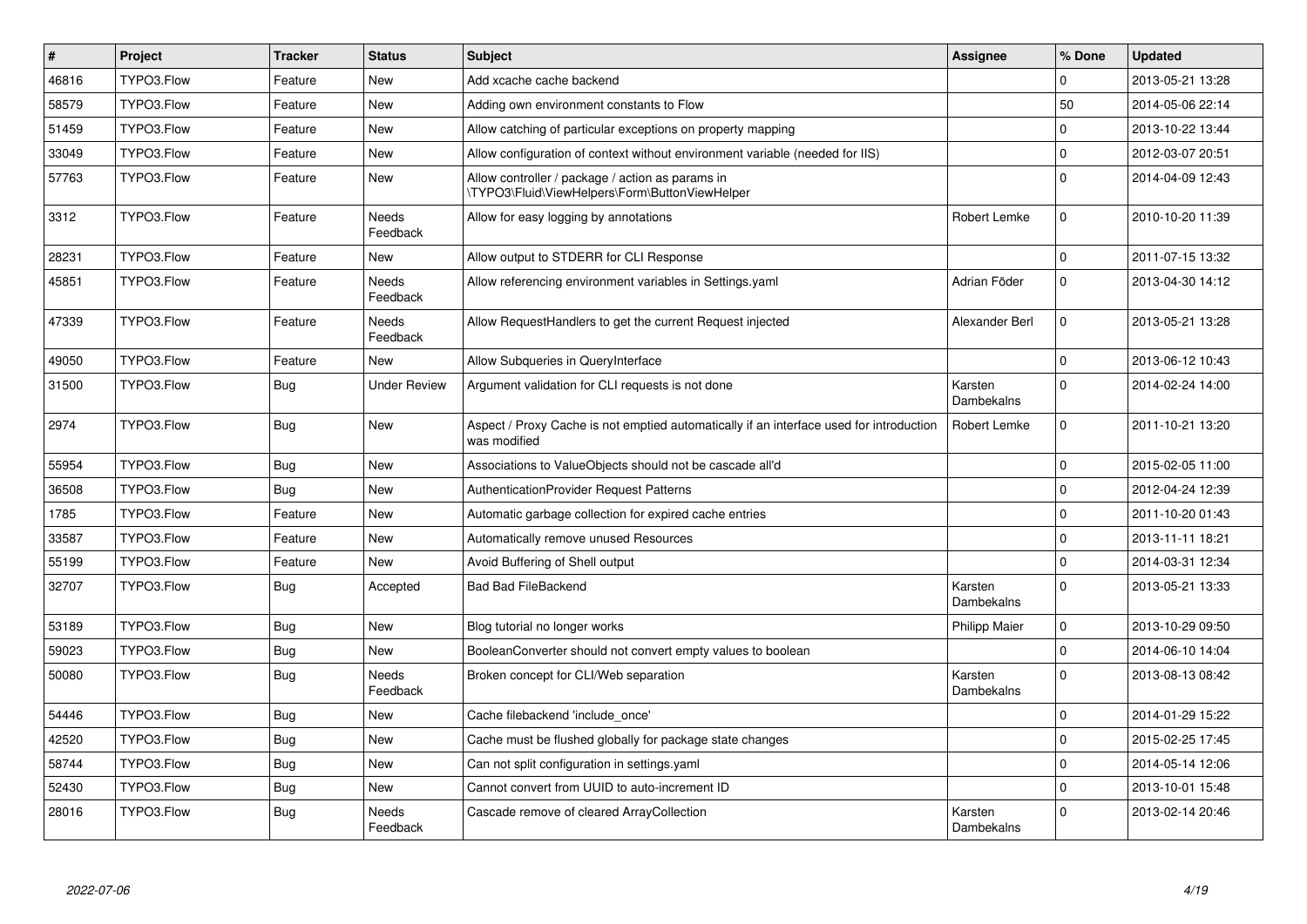| $\sharp$ | Project    | <b>Tracker</b> | <b>Status</b>       | <b>Subject</b>                                                                                     | <b>Assignee</b>         | % Done       | <b>Updated</b>   |
|----------|------------|----------------|---------------------|----------------------------------------------------------------------------------------------------|-------------------------|--------------|------------------|
| 41900    | TYPO3.Flow | Feature        | Accepted            | Check for duplicate PSR-0 autoload namespaces                                                      | Christian Jul<br>Jensen | $\Omega$     | 2013-05-21 13:28 |
| 30933    | TYPO3.Flow | Feature        | Needs<br>Feedback   | Check for unique constraints on add()                                                              | Karsten<br>Dambekalns   | $\Omega$     | 2014-10-01 12:36 |
| 41414    | TYPO3.Flow | Task           | Needs<br>Feedback   | Check packageKey naming / file structure below Packages/Vendor                                     |                         | $\Omega$     | 2012-11-07 11:39 |
| 8463     | TYPO3.Flow | Feature        | New                 | Check security policy for objects reconstituted in the session scope                               |                         | $\mathbf 0$  | 2010-10-20 11:39 |
| 8462     | TYPO3.Flow | Feature        | New                 | Check subobjects in query rewriting                                                                |                         | $\mathbf 0$  | 2010-10-20 11:39 |
| 52909    | TYPO3.Flow | Bug            | New                 | Class Loader fallback to non-proxy hides fatal errors                                              |                         | $\mathbf 0$  | 2013-10-17 11:24 |
| 53533    | TYPO3.Flow | <b>Bug</b>     | New                 | Class reflection assumes reverse PSR-0, can lead to fail in autoloader                             |                         | 0            | 2013-11-11 21:05 |
| 58622    | TYPO3.Flow | Feature        | New                 | Clearer Exception: Array to string conversion                                                      |                         | $\Omega$     | 2016-06-13 18:15 |
| 30428    | TYPO3.Flow | Feature        | New                 | Cloning of request arguments                                                                       |                         | $\Omega$     | 2011-09-29 13:26 |
| 48167    | TYPO3.Flow | Feature        | Accepted            | Command line account and role browsing                                                             | Adrian Föder            | $\mathbf 0$  | 2013-05-21 13:28 |
| 51809    | TYPO3.Flow | Bug            | <b>Under Review</b> | Commit "[BUGFIX] Published resources don't support symlinks" produces an fatal<br>error on Windows | Adrian Föder            | 100          | 2015-06-13 12:51 |
| 27561    | TYPO3.Flow | Task           | Accepted            | Complete documentation                                                                             |                         | 84           | 2013-09-23 12:56 |
| 43621    | TYPO3.Flow | Bug            | <b>Under Review</b> | Composer installer overwrites Settings yaml.example                                                | Karsten<br>Dambekalns   | $\mathbf 0$  | 2013-11-26 19:12 |
| 46910    | TYPO3.Flow | Feature        | New                 | Composer integration - PackageStates.php                                                           |                         | $\Omega$     | 2013-05-21 13:28 |
| 57437    | TYPO3.Flow | Bug            | <b>New</b>          | Composer package replacement is not supported                                                      |                         | $\Omega$     | 2014-03-30 23:12 |
| 59442    | TYPO3.Flow | Bug            | <b>Under Review</b> | Composite primary keys including foreign entity don't work                                         |                         | $\Omega$     | 2014-11-27 09:34 |
| 3755     | TYPO3.Flow | Task           | New                 | Concurrency stress testing and cache mechanism                                                     |                         | $\Omega$     | 2010-10-20 11:39 |
| 29972    | TYPO3.Flow | Feature        | <b>Under Review</b> | Configurable Redirects                                                                             | <b>Tim Kandel</b>       | $\mathbf 0$  | 2013-10-02 15:43 |
| 33710    | TYPO3.Flow | Feature        | New                 | Configuration based on Domain                                                                      |                         | $\Omega$     | 2012-02-06 16:08 |
| 48898    | TYPO3.Flow | Bug            | New                 | configuration for roles fails if one of Policy yaml files contain empty "roles array"              | Christian Müller        | 0            | 2013-06-05 19:06 |
| 53224    | TYPO3.Flow | <b>Bug</b>     | <b>New</b>          | Constructor in subclass breaks call chain leading to missing identifier / uuid                     |                         | 0            | 2013-10-30 12:06 |
| 31210    | TYPO3.Flow | Bug            | New                 | constructor of proxy class not compatible with interfaces defening a constructor                   |                         | $\mathbf 0$  | 2011-11-07 22:02 |
| 42606    | TYPO3.Flow | Bug            | <b>New</b>          | Content Security with nested objects                                                               |                         | $\Omega$     | 2012-12-13 12:35 |
| 57541    | TYPO3.Flow | <b>Bug</b>     | <b>Under Review</b> | Content Security: operands work intrinsically differently in Rewrite and Manual check              |                         | $\Omega$     | 2014-04-03 09:06 |
| 42601    | TYPO3.Flow | <b>Bug</b>     | <b>Under Review</b> | Content Security: QOM rewriting is omitted if used in certain cases in an Action<br>Controller     | Robert Lemke            | 100          | 2013-08-14 15:35 |
| 33937    | TYPO3.Flow | Feature        | Accepted            | Convenience method to resolve public "resource://" paths                                           | Karsten<br>Dambekalns   | $\mathbf 0$  | 2014-04-15 11:40 |
| 56573    | TYPO3.Flow | Bug            | New                 | Converting by Flow\Identity                                                                        |                         | $\mathsf{O}$ | 2014-04-09 13:10 |
| 41148    | TYPO3.Flow | Bug            | New                 | Converting of ValueObjects                                                                         |                         | $\pmb{0}$    | 2012-12-13 12:35 |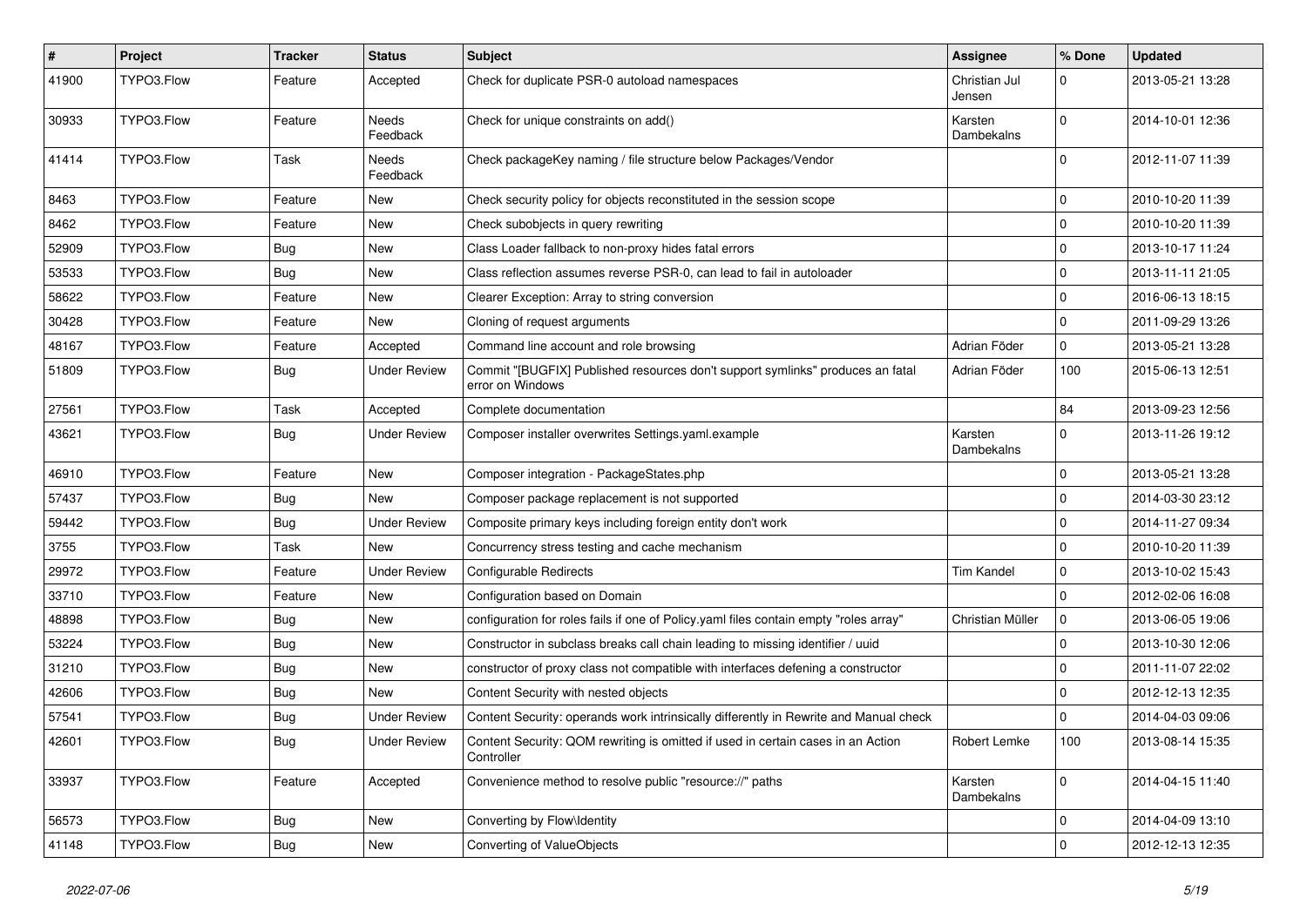| $\sharp$ | <b>Project</b> | <b>Tracker</b> | <b>Status</b>       | <b>Subject</b>                                                                                       | <b>Assignee</b>       | % Done       | <b>Updated</b>   |
|----------|----------------|----------------|---------------------|------------------------------------------------------------------------------------------------------|-----------------------|--------------|------------------|
| 47073    | TYPO3.Flow     | Bug            | <b>New</b>          | Cookie causes Error after Update                                                                     |                       | $\Omega$     | 2014-12-16 11:59 |
| 65684    | TYPO3.Flow     | Bug            | <b>New</b>          | Could not acquire lock for ClassLoader cache creation                                                | Sebastian Heuer       | l o          | 2015-03-12 15:07 |
| 3580     | TYPO3.Flow     | Feature        | <b>New</b>          | Create an administration panel for the FLOW3 Development context                                     |                       | $\Omega$     | 2011-10-13 15:21 |
| 27798    | TYPO3.Flow     | <b>Bug</b>     | Accepted            | CSRF protection not working for forms in a plugin                                                    |                       | $\mathsf 0$  | 2013-08-14 15:35 |
| 46066    | TYPO3.Flow     | Bug            | New                 | Currency formatter uses wrong format for ISO 4217 currency codes                                     |                       | $\mathbf 0$  | 2013-03-06 16:29 |
| 51286    | TYPO3.Flow     | Task           | <b>New</b>          | Custom error views should introduce a controller context somehow                                     |                       | $\mathbf 0$  | 2013-08-23 11:24 |
| 49806    | TYPO3.Flow     | Task           | Accepted            | Date formatting should care about the time zone                                                      | Adrian Föder          | $\Omega$     | 2013-07-09 10:16 |
| 26986    | TYPO3.Flow     | Feature        | Accepted            | Debug toolbar                                                                                        | Christian Müller      | $\mathbf{0}$ | 2012-06-08 20:41 |
| 44712    | TYPO3.Flow     | Task           | Accepted            | Decouple Argument-Building in the HTTP-Request-Constructor                                           |                       | $\mathbf 0$  | 2013-01-23 11:19 |
| 51312    | TYPO3.Flow     | <b>Bug</b>     | New                 | Default php error handler generates warning (when loading<br>TYPO3\Flow\Error\Exception class)       |                       | $\Omega$     | 2013-08-24 16:07 |
| 48430    | TYPO3.Flow     | Bug            | <b>New</b>          | Default validator-messages are not correctly formatted                                               |                       | $\Omega$     | 2013-05-22 00:36 |
| 44244    | TYPO3.Flow     | Bug            | <b>New</b>          | defaultOrderings aren't applied on related objects                                                   |                       | $\Omega$     | 2013-01-09 18:41 |
| 35831    | TYPO3.Flow     | <b>Bug</b>     | New                 | Deleting or unpublishing of a resource deletes all published symlinks<br>(Web/_Resources/Persistent) |                       | $\Omega$     | 2012-04-11 09:31 |
| 29425    | TYPO3.Flow     | <b>Bug</b>     | <b>New</b>          | Deletion of a blog post with resources fails with FK constraint error                                |                       | $\Omega$     | 2011-10-21 13:20 |
| 5442     | TYPO3.Flow     | Feature        | <b>New</b>          | Destroy session / logout user on deleting an account                                                 | Andreas Förthner      | l o          | 2012-10-25 08:46 |
| 45611    | TYPO3.Flow     | <b>Bug</b>     | <b>New</b>          | Destruction of session after logout should be configurable                                           |                       | $\mathbf 0$  | 2013-02-19 16:41 |
| 46823    | TYPO3.Flow     | Task           | Accepted            | Detect APC and APCu correctly                                                                        |                       | $\Omega$     | 2013-09-18 09:28 |
| 30890    | TYPO3.Flow     | Feature        | Accepted            | Developer Toolbar                                                                                    | Christian Müller      | $\mathbf 0$  | 2013-05-21 13:28 |
| 46425    | TYPO3.Flow     | Task           | <b>Under Review</b> | DI proxy classes use raw reflection instead of RelfectionService                                     | Christian Müller      | l o          | 2013-08-14 15:35 |
| 55831    | TYPO3.Flow     | Feature        | <b>New</b>          | Different scenarios for session settings                                                             |                       | $\mathbf 0$  | 2014-02-10 11:21 |
| 54146    | TYPO3.Flow     | <b>Bug</b>     | New                 | Different sorting of arguments in ACL Patterns doesnt work                                           | Christian Müller      | I٥           | 2013-12-02 19:23 |
| 58408    | TYPO3.Flow     | Task           | <b>New</b>          | Disable manualy persisting                                                                           |                       | $\Omega$     | 2014-05-02 10:58 |
| 37354    | TYPO3.Flow     | Bug            | Accepted            | Do not apply generate Value Hash() and generate Uuid() if custom identifier is used                  | Karsten<br>Dambekalns | $\Omega$     | 2012-07-10 08:30 |
| 51188    | TYPO3.Flow     | Bug            | <b>New</b>          | Doctrine does not respect AOP-injected properties                                                    |                       | $\Omega$     | 2013-12-07 11:13 |
| 51489    | TYPO3.Flow     | Bug            | <b>New</b>          | Doctrine\Common\Annotations\AnnotationException thrown in file<br>AnnotationException.php            |                       | $\Omega$     | 2014-02-06 10:20 |
| 42465    | TYPO3.Flow     | Task           | <b>New</b>          | Document i18n settings                                                                               |                       | $\mathbf 0$  | 2013-08-14 15:35 |
| 44148    | TYPO3.Flow     | <b>Bug</b>     | New                 | Documentation for executeCommand() needs clarification                                               |                       | $\Omega$     | 2013-08-14 15:35 |
| 40802    | TYPO3.Flow     | <b>Bug</b>     | Accepted            | Documentation mistake (authentication)                                                               | Karsten<br>Dambekalns | $\Omega$     | 2014-03-20 14:13 |
| 50115    | TYPO3.Flow     | Feature        | <b>Under Review</b> | During the policy loading, we need to take care if class exist                                       | Dominique Feyer   0   |              | 2013-10-04 10:23 |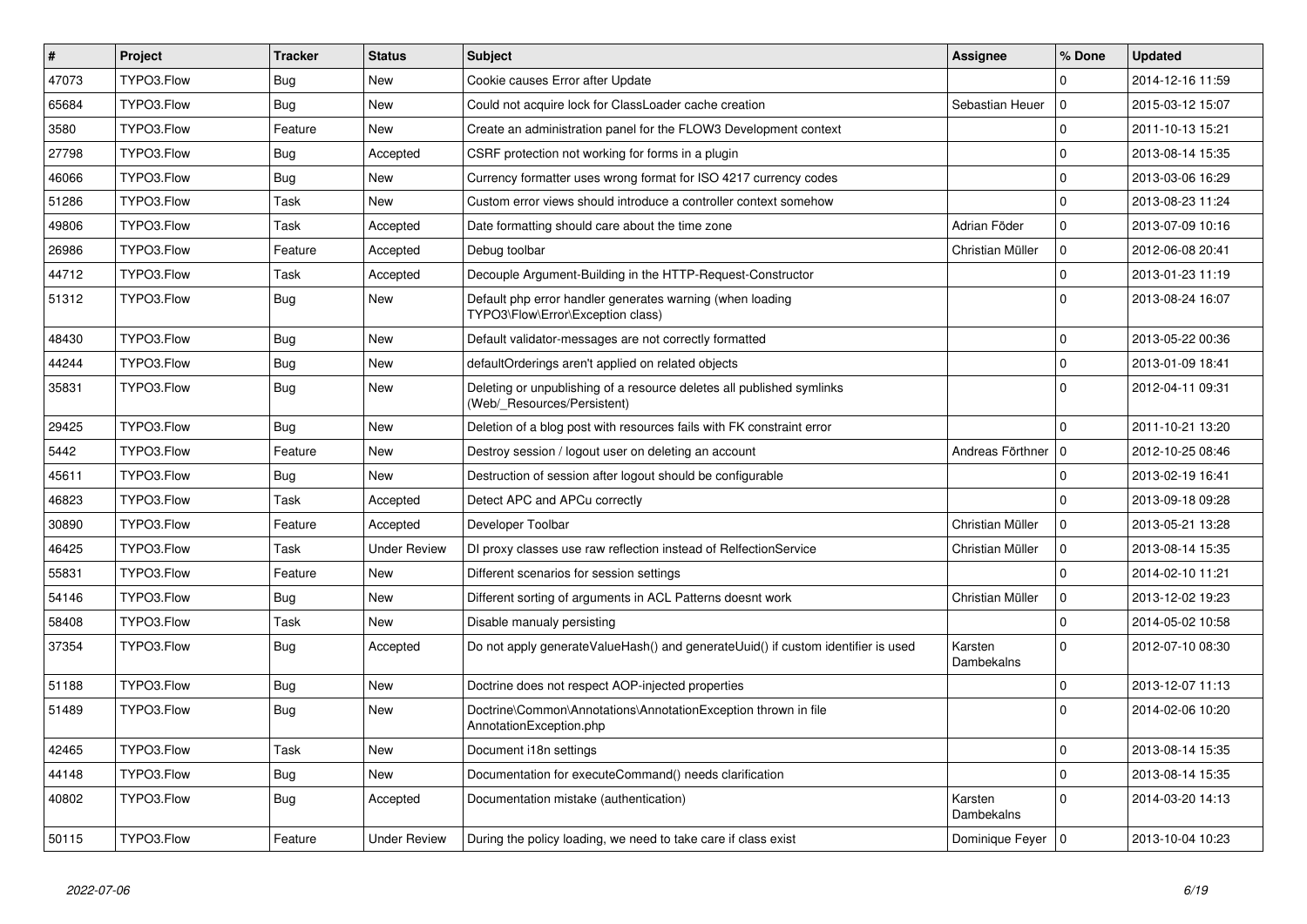| #     | Project    | <b>Tracker</b> | <b>Status</b>       | <b>Subject</b>                                                                                               | <b>Assignee</b>       | % Done              | <b>Updated</b>   |
|-------|------------|----------------|---------------------|--------------------------------------------------------------------------------------------------------------|-----------------------|---------------------|------------------|
| 35030 | TYPO3.Flow | Feature        | <b>Under Review</b> | Dynamic locale detection                                                                                     | Karsten<br>Dambekalns | $\Omega$            | 2013-09-26 18:08 |
| 49025 | TYPO3.Flow | Task           | <b>Under Review</b> | Dynamic locale detection / determination                                                                     | Adrian Föder          | $\mathbf 0$         | 2013-12-28 10:48 |
| 37212 | TYPO3.Flow | Feature        | Accepted            | Edge Side Includes (ESI)                                                                                     | Robert Lemke          | $\mathbf 0$         | 2013-05-21 13:28 |
| 46716 | TYPO3.Flow | Bug            | New                 | Empty class names in DependencyInjection proxy code when using Caches /<br>Factory-created dependencies      |                       | $\Omega$            | 2013-05-21 13:22 |
| 3587  | TYPO3.Flow | Feature        | <b>New</b>          | Enforce validation rules for value objects already in constructor                                            |                       | $\Omega$            | 2010-10-20 11:39 |
| 55870 | TYPO3.Flow | Feature        | New                 | Enhance f:form.textfield or add a f:form.datefield VH with enhanced validation and<br>propertymapping        | Christian Müller      | 0                   | 2014-04-15 12:32 |
| 53177 | TYPO3.Flow | Feature        | <b>New</b>          | entity resource policy value support for `this`                                                              |                       | $\mathbf 0$         | 2014-05-20 09:22 |
| 47236 | TYPO3.Flow | Bug            | Needs<br>Feedback   | Error at offset 6279 of 6338                                                                                 |                       | $\Omega$            | 2014-02-14 09:35 |
| 43967 | TYPO3.Flow | <b>Bug</b>     | New                 | Error in evaluating orphanRemoval in Flow Annotation driver                                                  |                       | $\mathbf 0$         | 2013-01-03 11:00 |
| 48873 | TYPO3.Flow | Bug            | New                 | Error when calling resourceManager->deleteResource on unpublished Resource                                   |                       | $\mathbf 0$         | 2013-06-05 13:46 |
| 37831 | TYPO3.Flow | Task           | <b>New</b>          | Evaluate using PHP 5.4's internal web server for Functional Testing                                          |                       | $\mathbf 0$         | 2012-06-08 09:27 |
| 45640 | TYPO3.Flow | Bug            | New                 | Every relation is set to cascade=all if the related entity is no aggregate root                              |                       | $\Omega$            | 2013-02-20 15:31 |
| 40410 | TYPO3.Flow | Bug            | Needs<br>Feedback   | Exception when using Apc, Memcached of Redis cache backend for reflection status<br>and object configuration | Karsten<br>Dambekalns | $\Omega$            | 2012-10-25 15:56 |
| 33024 | TYPO3.Flow | Bug            | Accepted            | Exception when validating a float in a Model with the Number validator                                       | Karsten<br>Dambekalns | $\Omega$            | 2012-03-07 22:08 |
| 52945 | TYPO3.Flow | <b>Bug</b>     | <b>New</b>          | Excluded classes should only be excluded from reflection but still autoloaded                                |                       | $\mathbf 0$         | 2013-10-19 12:52 |
| 32607 | TYPO3.Flow | Feature        | Needs<br>Feedback   | Export localized strings for JS consumption                                                                  | Karsten<br>Dambekalns | $\Omega$            | 2013-05-21 13:28 |
| 53262 | TYPO3.Flow | Bug            | New                 | FileBakend have some race condition                                                                          | Dominique Feyer   0   |                     | 2013-11-01 10:48 |
| 55306 | TYPO3.Flow | Bug            | <b>Under Review</b> | Filenames should not exceed 255 characters                                                                   | Christian Müller      | $\mathbf 0$         | 2015-10-04 21:35 |
| 43192 | TYPO3.Flow | <b>Bug</b>     | Accepted            | findByIdentifier() for non-persisted objects not working for custom identifier properties                    | Karsten<br>Dambekalns | $\Omega$            | 2013-05-21 13:28 |
| 36510 | TYPO3.Flow | Feature        | <b>New</b>          | Firewall Redirect?                                                                                           |                       | $\Omega$            | 2012-04-24 12:57 |
| 58975 | TYPO3.Flow | <b>Bug</b>     | <b>New</b>          | Fix command for Linux in Qucikstart documentation                                                            |                       | 100                 | 2014-05-21 19:47 |
| 56856 | TYPO3.Flow | <b>Bug</b>     | Under Review        | Fix StandardView Template                                                                                    |                       | 0                   | 2015-02-25 11:25 |
| 59366 | TYPO3.Flow | Bug            | <b>Under Review</b> | fix* lifecycle callbacks should not be registered for unproxied entities                                     |                       | 0                   | 2014-11-27 09:41 |
| 55937 | TYPO3.Flow | Bug            | New                 | FlashMessage queue is lost                                                                                   |                       | 0                   | 2014-02-12 17:03 |
| 56544 | TYPO3.Flow | <b>Bug</b>     | New                 | FLOW Exception on tar package inclusion via composer                                                         |                       | $\mathsf{O}\xspace$ | 2014-03-20 14:38 |
| 32574 | TYPO3.Flow | Bug            | Accepted            | FLOW3 enters fork bombs when using cgi-fcgi vs cli                                                           | Karsten<br>Dambekalns | $\mathbf 0$         | 2012-03-07 17:21 |
| 3306  | TYPO3.Flow | Feature        | Accepted            | Flush routes cache automatically on class file modifications                                                 | Robert Lemke          | 0                   | 2013-05-06 12:34 |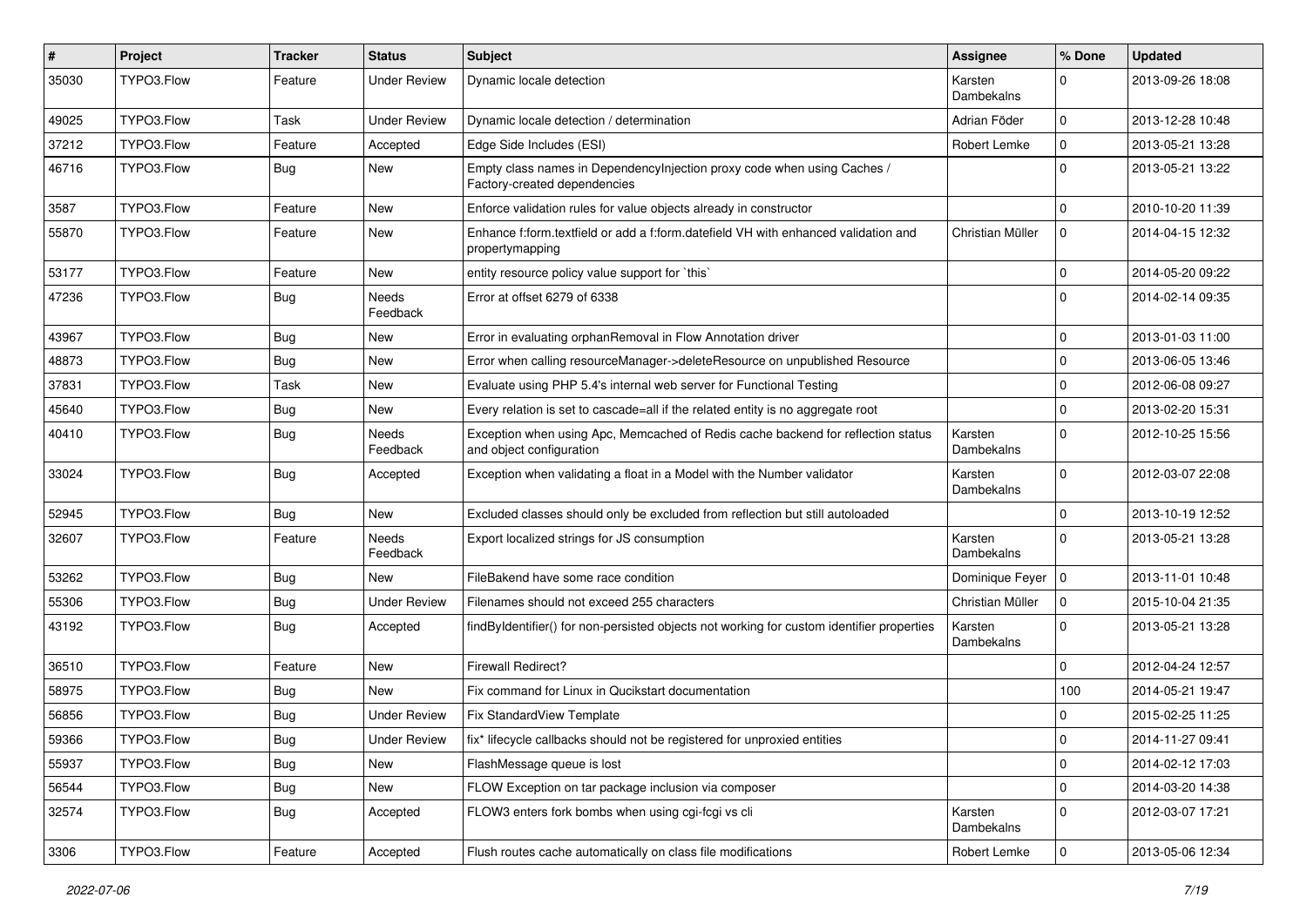| $\sharp$ | Project    | <b>Tracker</b> | <b>Status</b>       | Subject                                                                                       | <b>Assignee</b>       | % Done      | <b>Updated</b>   |
|----------|------------|----------------|---------------------|-----------------------------------------------------------------------------------------------|-----------------------|-------------|------------------|
| 30424    | TYPO3.Flow | <b>Bug</b>     | <b>New</b>          | Forward object arguments with changes                                                         |                       | 0           | 2011-10-21 13:20 |
| 58193    | TYPO3.Flow | Bug            | <b>Under Review</b> | Forward-port changelogs to master branch                                                      | Karsten<br>Dambekalns | $\Omega$    | 2014-05-23 18:11 |
| 47487    | TYPO3.Flow | <b>Bug</b>     | <b>New</b>          | Functional test classes in package without classes are not compiled                           |                       | $\mathbf 0$ | 2013-05-21 12:19 |
| 31002    | TYPO3.Flow | <b>Bug</b>     | <b>New</b>          | Generated __sleep method handles static properties as members.                                |                       | $\mathbf 0$ | 2011-10-21 13:20 |
| 37352    | TYPO3.Flow | <b>Bug</b>     | <b>Under Review</b> | generateValueHash() should use getIdentifierByObject()                                        | Karsten<br>Dambekalns | $\mathbf 0$ | 2013-05-21 13:28 |
| 46010    | TYPO3.Flow | Bug            | New                 | Generating a DiscriminatorMap with base class in different namespace does not work            |                       | $\mathbf 0$ | 2013-03-04 12:30 |
| 47429    | TYPO3.Flow | Bug            | <b>New</b>          | Global policy files no longer allowed                                                         |                       | $\mathbf 0$ | 2013-07-14 19:20 |
| 56602    | TYPO3.Flow | Major Feature  | <b>New</b>          | Handling Of Multi Identity Entities                                                           |                       | $\mathbf 0$ | 2014-04-09 13:10 |
| 58184    | TYPO3.Flow | Major Feature  | New                 | HTTP request argument building for different use cases                                        |                       | $\mathbf 0$ | 2014-04-25 11:30 |
| 36495    | TYPO3.Flow | Bug            | <b>New</b>          | HTTP Response is sent before persistence preventing Exceptions to be displayed on<br>redirect |                       | $\Omega$    | 2012-04-24 00:28 |
| 28136    | TYPO3.Flow | Feature        | <b>New</b>          | HTTP Semantics for Transactions and more                                                      |                       | $\mathbf 0$ | 2012-05-21 16:15 |
| 51763    | TYPO3.Flow | Bug            | <b>New</b>          | HttpRequest always returns content of the current request                                     |                       | $\mathbf 0$ | 2015-02-20 12:53 |
| 59084    | TYPO3.Flow | Bug            | New                 | if 403 Exception show reason                                                                  |                       | 0           | 2014-05-24 18:20 |
| 41533    | TYPO3.Flow | Bug            | Needs<br>Feedback   | Ignored object-validation in editAction when redirecting back from updateAction               |                       | $\Omega$    | 2012-10-10 09:27 |
| 48596    | TYPO3.Flow | Bug            | <b>Under Review</b> | Ignored Tags configuration should be easier to configure from packages                        | Alexander Berl        | $\mathbf 0$ | 2015-02-14 13:00 |
| 32105    | TYPO3.Flow | Bug            | <b>New</b>          | IgnoreValidation ignored if ACL is set for this controller action                             |                       | $\mathbf 0$ | 2011-11-26 11:22 |
| 56639    | TYPO3.Flow | Feature        | <b>New</b>          | Implement "getPrivateStorageUriByResource()" for recieving (image-) file URIs                 | Robert Lemke          | $\mathbf 0$ | 2014-03-07 10:06 |
| 6602     | TYPO3.Flow | Feature        | New                 | Implement after invocation handling                                                           | Andreas Förthner   0  |             | 2011-01-07 11:15 |
| 38065    | TYPO3.Flow | Feature        | <b>New</b>          | Implement content security for DQL queries                                                    | Andreas Förthner   0  |             | 2013-05-21 13:28 |
| 3621     | TYPO3.Flow | Feature        | New                 | Implement dynamic firewall filter registration                                                | Andreas Förthner   0  |             | 2012-05-21 16:15 |
| 6178     | TYPO3.Flow | Feature        | <b>New</b>          | Implement FileType and FileSize validators                                                    |                       | $\mathbf 0$ | 2010-10-20 11:39 |
| 35709    | TYPO3.Flow | Task           | <b>New</b>          | Implement global Command aliases                                                              |                       | 0           | 2013-08-19 14:33 |
| 6712     | TYPO3.Flow | Feature        | Accepted            | Implement mixin support                                                                       | Robert Lemke          | $\mathbf 0$ | 2011-11-08 00:18 |
| 32985    | TYPO3.Flow | Feature        | <b>New</b>          | Implement Processing Rules when merging numerically-indexed arrays                            |                       | $\mathbf 0$ | 2012-05-30 09:35 |
| 33258    | TYPO3.Flow | Major Feature  | Accepted            | Implement support for Assetic                                                                 |                       | 0           | 2014-02-24 08:05 |
| 3585     | TYPO3.Flow | Major Feature  | New                 | Implement support for value objects                                                           |                       | 0           | 2013-02-20 14:45 |
| 3619     | TYPO3.Flow | Feature        | New                 | Implement System Policy Support/System Security                                               | Andreas Förthner   0  |             | 2012-05-21 16:15 |
| 46063    | TYPO3.Flow | Feature        | New                 | Implement username password provider with "remember me" persistent cookie                     | Christopher<br>Hlubek | 0           | 2014-09-23 00:26 |
| 47950    | TYPO3.Flow | Bug            | New                 | import of remote resources                                                                    |                       | $\mathbf 0$ | 2013-05-21 11:52 |
| 46120    | TYPO3.Flow | Bug            | New                 | Important step missing in the installation chapter                                            |                       | $\pmb{0}$   | 2013-03-08 10:23 |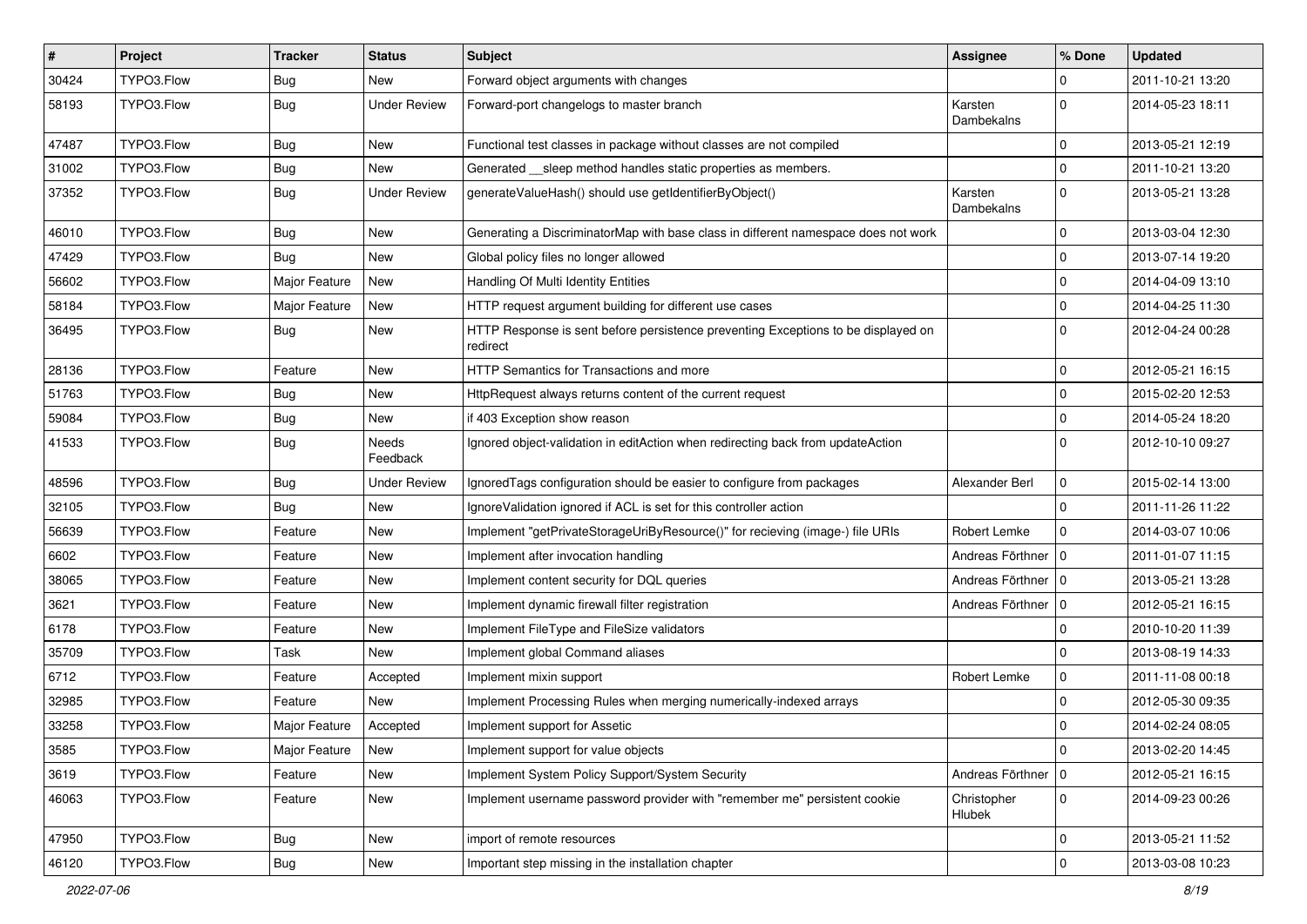| $\vert$ # | <b>Project</b> | <b>Tracker</b> | <b>Status</b>       | <b>Subject</b>                                                                                        | Assignee                | % Done      | <b>Updated</b>   |
|-----------|----------------|----------------|---------------------|-------------------------------------------------------------------------------------------------------|-------------------------|-------------|------------------|
| 50382     | TYPO3.Flow     | Task           | <b>New</b>          | Impossible to use arguments in CLI that are added by overriding<br>initializeCommandMethodArguments() |                         | $\Omega$    | 2013-08-19 14:32 |
| 41832     | TYPO3.Flow     | Task           | <b>New</b>          | Improve error handling for incompatible packages                                                      | Christian Jul<br>Jensen | $\mathbf 0$ | 2012-10-10 14:44 |
| 46009     | TYPO3.Flow     | Task           | <b>New</b>          | Improve error message for missing class in Flow annotation driver                                     |                         | $\mathbf 0$ | 2013-03-04 12:25 |
| 36840     | TYPO3.Flow     | Task           | Accepted            | Improve exception for wrong locales                                                                   | Karsten<br>Dambekalns   | $\Omega$    | 2012-06-25 18:47 |
| 58773     | TYPO3.Flow     | Bug            | Accepted            | Improve NoMatchingRouteException                                                                      | Bastian Waidelich   0   |             | 2014-05-13 15:59 |
| 35970     | TYPO3.Flow     | Task           | New                 | Improve performance of Utility/Arrays::integerExplode by using array map                              |                         | $\Omega$    | 2012-04-13 15:38 |
| 51811     | TYPO3.Flow     | <b>Bug</b>     | New                 | Improve session handle when the authenticated account is removed from persitance                      | Dominique Feyer   0     |             | 2014-03-27 12:21 |
| 51530     | TYPO3.Flow     | Task           | <b>New</b>          | Improve speed of Files::readDirectoryRecursively using RecursiveDirectoryIterator?                    |                         | $\Omega$    | 2013-08-29 19:49 |
| 43541     | TYPO3.Flow     | Bug            | <b>New</b>          | Incomplete classes path detection for PSR-0                                                           |                         | $\mathbf 0$ | 2013-08-14 15:35 |
| 37372     | TYPO3.Flow     | Feature        | Accepted            | Inheritance in ORM should be configured automatically                                                 | Karsten<br>Dambekalns   | $\Omega$    | 2013-05-21 13:28 |
| 37571     | TYPO3.Flow     | <b>Bug</b>     | <b>New</b>          | Inherited proxies fail when implementing ___ clone                                                    |                         | $\Omega$    | 2012-06-04 12:15 |
| 58494     | TYPO3.Flow     | Bug            | Needs<br>Feedback   | Inifinite redirects if index.php presents in URI                                                      | Bastian Waidelich   0   |             | 2014-05-25 11:29 |
| 41807     | TYPO3.Flow     | Task           | <b>Under Review</b> | Initialize the eventmanager in the EntityManagerInterface                                             |                         | $\mathbf 0$ | 2013-05-21 13:28 |
| 27088     | TYPO3.Flow     | <b>Bug</b>     | On Hold             | initializeObject() is called too early when reconstructing entities                                   |                         | $\Omega$    | 2013-04-08 17:53 |
| 33293     | TYPO3.Flow     | Bug            | <b>New</b>          | Injection to private variable results in injection of the the wrong class                             |                         | $\mathbf 0$ | 2012-01-18 16:41 |
| 57450     | TYPO3.Flow     | <b>Bug</b>     | <b>New</b>          | International E-Mail addresses (umlauts, etc.) are not validated correctly                            |                         | $\mathbf 0$ | 2014-04-30 14:58 |
| 6601      | TYPO3.Flow     | Task           | On Hold             | Introduce a new roles definition syntax including runtime constraints                                 | Andreas Förthner        | $\mathbf 0$ | 2010-10-20 11:39 |
| 48409     | TYPO3.Flow     | Feature        | <b>New</b>          | Introduce new Annotation "Slot" for wiring signal and slots                                           |                         | $\mathbf 0$ | 2013-05-23 19:02 |
| 27045     | TYPO3.Flow     | Bug            | <b>New</b>          | Introduced properties are not available in the reflection service during a compile run                |                         | $\Omega$    | 2013-12-07 11:14 |
| 57815     | TYPO3.Flow     | Bug            | <b>New</b>          | Invalid resources are saved in the persistent resources folder                                        |                         | $\mathbf 0$ | 2014-04-10 22:02 |
| 35083     | TYPO3.Flow     | Bug            | <b>New</b>          | involving Security Context in Widget's __wakeup situation leads to an exception                       |                         | $\Omega$    | 2012-03-21 13:06 |
| 32425     | TYPO3.Flow     | Bug            | Accepted            | IpAddressRange methods not completly implemented                                                      | Karsten<br>Dambekalns   | $\Omega$    | 2012-06-28 10:23 |
| 51972     | TYPO3.Flow     | Bug            | New                 | Joins for every deep property constraint make cartesian selection                                     | Adrian Föder            | $\mathbf 0$ | 2013-09-13 10:04 |
| 54037     | TYPO3.Flow     | Feature        | <b>Under Review</b> | JsonView accepts encoding options                                                                     |                         | $\mathbf 0$ | 2014-12-14 11:46 |
| 48532     | TYPO3.Flow     | Bug            | <b>Under Review</b> | JsonView Configuration behaves differently for arrays and objects                                     | Alexander Berl          | $\mathbf 0$ | 2014-06-11 15:53 |
| 34404     | TYPO3.Flow     | Bug            | <b>New</b>          | JsonView transformObject does not respect descendAll configuration                                    |                         | $\mathbf 0$ | 2012-02-29 01:12 |
| 50869     | TYPO3.Flow     | Bug            | <b>New</b>          | key() invoked on object                                                                               |                         | $\mathbf 0$ | 2013-08-07 13:18 |
| 32294     | TYPO3.Flow     | Feature        | <b>New</b>          | Lazy initialization of loggers                                                                        |                         | $\mathbf 0$ | 2011-12-05 10:29 |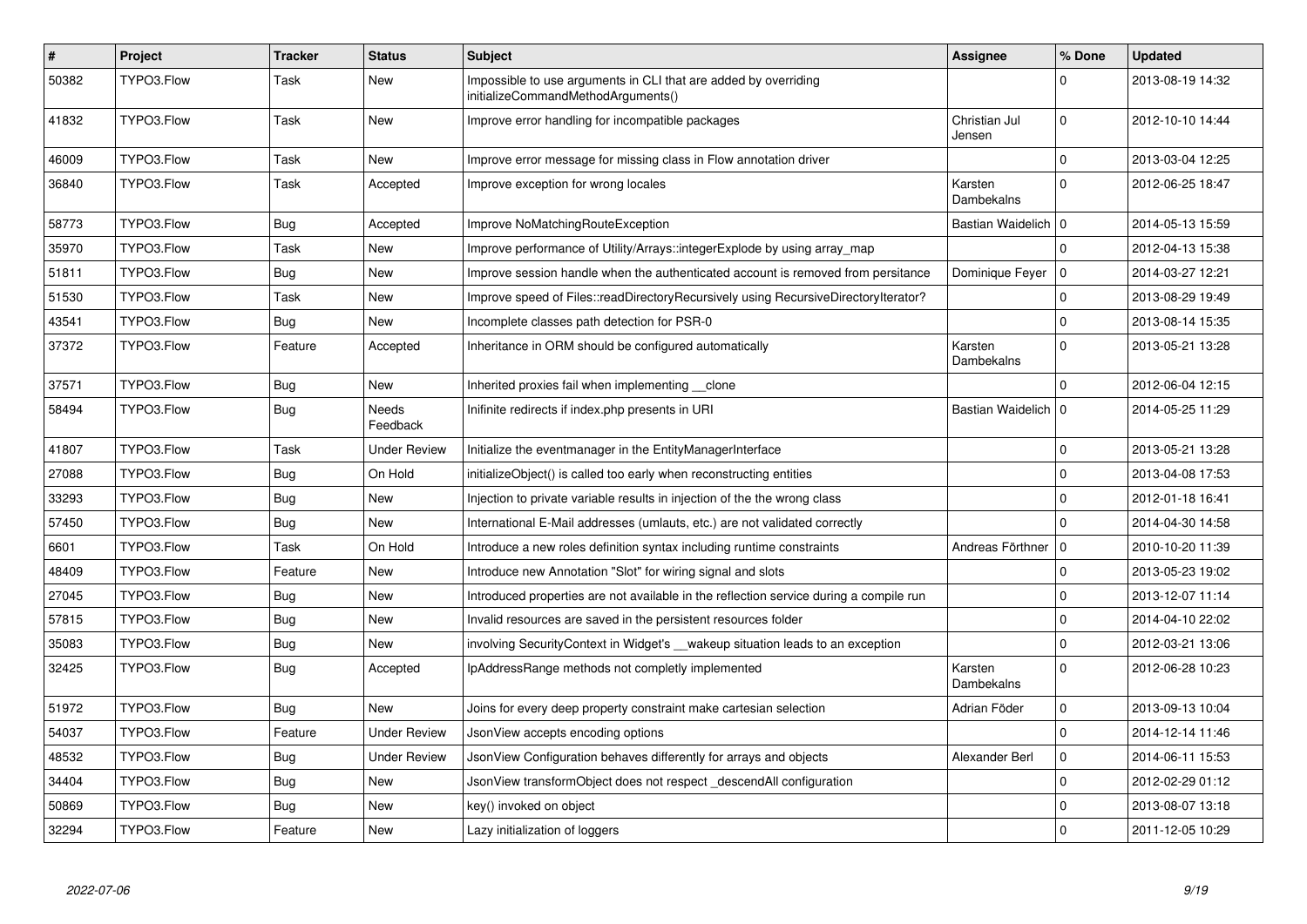| $\pmb{\#}$ | Project    | <b>Tracker</b> | <b>Status</b>            | <b>Subject</b>                                                                                    | <b>Assignee</b>       | % Done         | <b>Updated</b>   |
|------------|------------|----------------|--------------------------|---------------------------------------------------------------------------------------------------|-----------------------|----------------|------------------|
| 9861       | TYPO3.Flow | Feature        | <b>Needs</b><br>Feedback | Leave logging up and running as long as possible                                                  |                       | $\Omega$       | 2012-03-15 10:53 |
| 35783      | TYPO3.Flow | Feature        | <b>New</b>               | Lifecycle method after property mapping                                                           |                       | $\Omega$       | 2012-04-08 21:01 |
| 60095      | TYPO3.Flow | Feature        | <b>Under Review</b>      | LockManager's LockHoldingStackPage should be configurable                                         |                       | $\overline{0}$ | 2014-07-07 11:15 |
| 46097      | TYPO3.Flow | Bug            | <b>New</b>               | Logged in user gets session of an other logged in user                                            | Robert Lemke          | $\mathbf 0$    | 2013-03-07 12:52 |
| 44563      | TYPO3.Flow | Feature        | New                      | Logged in users via HTTP Basic always get re-authenticated                                        |                       | $\Omega$       | 2013-01-16 11:28 |
| 47859      | TYPO3.Flow | Task           | Accepted                 | Logging: Do not log all decisions in \TYPO3\Flow\Security\Aspect\LoggingAspect                    | Robert Lemke          | $\mathbf 0$    | 2013-08-14 16:10 |
| 34816      | TYPO3.Flow | Feature        | <b>New</b>               | Long text encryption                                                                              |                       | 0              | 2012-03-14 08:33 |
| 47191      | TYPO3.Flow | Feature        | <b>Under Review</b>      | Make (property) Validators aware of parent class and the property they belong to                  |                       | $\Omega$       | 2015-02-13 18:25 |
| 44375      | TYPO3.Flow | Task           | Accepted                 | Make all persistence reads go through repositories                                                | Karsten<br>Dambekalns | $\Omega$       | 2013-05-21 13:28 |
| 37373      | TYPO3.Flow | Feature        | <b>Under Review</b>      | Make annotation overrides / "injection" via Objects yaml possible                                 | <b>Marc Neuhaus</b>   | $\Omega$       | 2013-05-21 13:28 |
| 33069      | TYPO3.Flow | Task           | <b>New</b>               | Make command output sparse, implement generic verbose switch                                      |                       | $\overline{0}$ | 2013-08-19 14:33 |
| 47075      | TYPO3.Flow | Feature        | <b>New</b>               | Make Exception more meaningful                                                                    |                       | $\overline{0}$ | 2013-05-21 13:28 |
| 36715      | TYPO3.Flow | Feature        | Accepted                 | Make simultaneous use of multiple persistence backends possible                                   | Karsten<br>Dambekalns | $\overline{0}$ | 2013-11-20 21:17 |
| 45103      | TYPO3.Flow | Feature        | New                      | Make static resource URI generation available outside of Fluid                                    |                       | $\Omega$       | 2013-02-03 13:16 |
| 44123      | TYPO3.Flow | Feature        | New                      | Make the "Flow requires the PHP setting "date.timezone"" error more beautiful                     |                       | 0              | 2013-12-25 01:55 |
| 47456      | TYPO3.Flow | Feature        | New                      | ManyToOne and OneToOne Relations of Objects passed as Action Argument are<br>loaded automatically |                       | $\Omega$       | 2013-08-28 15:11 |
| 44542      | TYPO3.Flow | Task           | <b>New</b>               | Mention the risk of requestPatterns regarding foreign package's SecurityContext<br>usage          | Adrian Föder          | $\mathbf 0$    | 2013-01-17 18:39 |
| 59244      | TYPO3.Flow | Feature        | New                      | Message or Container needs context                                                                |                       | $\overline{0}$ | 2014-05-31 11:47 |
| 41029      | TYPO3.Flow | <b>Bug</b>     | Accepted                 | Method security is also evaluating abstract classes                                               | Karsten<br>Dambekalns | $\Omega$       | 2013-01-19 21:55 |
| 49373      | TYPO3.Flow | Bug            | <b>New</b>               | Methods policy with key "Controllers" is ignored                                                  |                       | $\mathbf 0$    | 2013-06-24 10:03 |
| 52014      | TYPO3.Flow | <b>Bug</b>     | <b>New</b>               | Migration makes fields NOT NULL even though not true                                              |                       | $\Omega$       | 2013-10-15 18:27 |
| 39609      | TYPO3.Flow | Feature        | Accepted                 | <b>Migration Version</b>                                                                          | Karsten<br>Dambekalns | 50             | 2013-05-21 13:28 |
| 43190      | TYPO3.Flow | <b>Bug</b>     | Accepted                 | Misleading exception message for incompatible database structure                                  | Karsten<br>Dambekalns | $\Omega$       | 2013-08-14 15:35 |
| 57972      | TYPO3.Flow | Bug            | New                      | Missing @ManyToOne in example for resource                                                        |                       | $\Omega$       | 2014-04-16 06:32 |
| 38004      | TYPO3.Flow | <b>Bug</b>     | Accepted                 | Missing CheatSheet folder for Getting Started manual                                              | Karsten<br>Dambekalns | $\overline{0}$ | 2014-11-07 10:58 |
| 40555      | TYPO3.Flow | Feature        | Accepted                 | Missing command arguments parameter in Core\Booting\Scripts::executeCommand()                     | Karsten<br>Dambekalns | $\Omega$       | 2013-05-21 13:28 |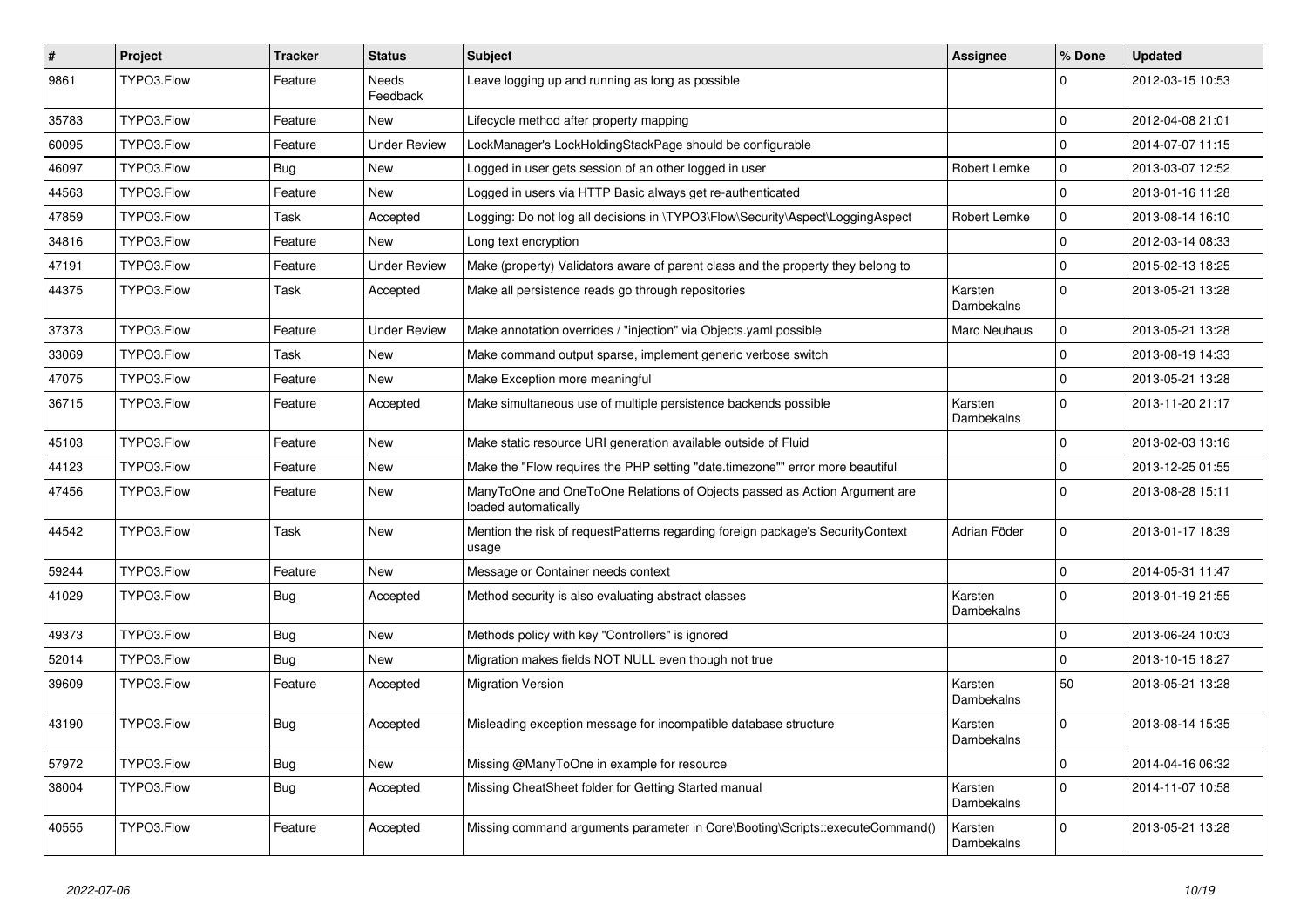| #     | Project    | <b>Tracker</b> | <b>Status</b>            | <b>Subject</b>                                                                                              | <b>Assignee</b>       | % Done       | <b>Updated</b>   |
|-------|------------|----------------|--------------------------|-------------------------------------------------------------------------------------------------------------|-----------------------|--------------|------------------|
| 48296 | TYPO3.Flow | Task           | Needs<br>Feedback        | Missing method in ExceptionHandlerInterface                                                                 |                       | $\Omega$     | 2013-05-21 11:39 |
| 54458 | TYPO3.Flow | Bug            | New                      | Missing Version Number in packages                                                                          |                       | 0            | 2013-12-28 18:13 |
| 35781 | TYPO3.Flow | Feature        | New                      | Model validation                                                                                            |                       | $\Omega$     | 2012-04-08 17:06 |
| 40824 | TYPO3.Flow | Bug            | <b>Needs</b><br>Feedback | Modified action controller methods not detected properly                                                    | Andreas Förthner   0  |              | 2012-10-01 20:33 |
| 53620 | TYPO3.Flow | Bug            | New                      | Move Classes/TYPO3/Flow/Composer to own Package                                                             |                       | $\mathbf 0$  | 2014-01-01 16:02 |
| 44396 | TYPO3.Flow | Task           | Accepted                 | Move Doctrine ORM integration onto own namespace                                                            | Karsten<br>Dambekalns | $\mathbf 0$  | 2013-05-21 13:28 |
| 59322 | TYPO3.Flow | Bug            | New                      | Mssing field exception should show missing migrations as well                                               |                       | $\mathbf 0$  | 2014-06-04 06:47 |
| 26745 | TYPO3.Flow | Feature        | New                      | MVC should know about entities lying in the session                                                         |                       | 100          | 2012-07-10 12:14 |
| 58894 | TYPO3.Flow | <b>Bug</b>     | New                      | MySQL max key length exceeded during Neos setup                                                             |                       | $\mathbf 0$  | 2014-05-17 22:37 |
| 31262 | TYPO3.Flow | Feature        | New                      | Named arguments in Objects.yaml for constructor arguments                                                   |                       | 0            | 2011-10-25 10:26 |
| 40283 | TYPO3.Flow | Bug            | New                      | New constructor in grandparent class not called                                                             |                       | $\mathbf 0$  | 2012-12-13 12:35 |
| 30425 | TYPO3.Flow | <b>Bug</b>     | New                      | New methods are not updated in Policies during Development                                                  |                       | $\mathbf 0$  | 2011-10-21 13:20 |
| 54451 | TYPO3.Flow | Bug            | New                      | No functionality at Apache environments with suexec                                                         |                       | $\mathbf 0$  | 2014-01-01 18:22 |
| 33078 | TYPO3.Flow | <b>Bug</b>     | New                      | No Redirect to Login                                                                                        |                       | $\mathbf 0$  | 2012-03-07 17:45 |
| 34674 | TYPO3.Flow | Feature        | Accepted                 | NotFoundView is not injected in ActionController                                                            | Robert Lemke          | 0            | 2012-07-22 10:59 |
| 49566 | TYPO3.Flow | Bug            | New                      | NULL source values are not handled correctly                                                                | Adrian Föder          | $\mathbf{0}$ | 2013-07-02 08:21 |
| 37302 | TYPO3.Flow | Bug            | <b>Needs</b><br>Feedback | NumberValidator                                                                                             | Carsten Bleicker      | $\Omega$     | 2013-07-03 08:36 |
| 49372 | TYPO3.Flow | Bug            | New                      | ObjectConverter ignores implemented interface when mapping subtype                                          |                       | $\Omega$     | 2013-06-24 09:24 |
| 47331 | TYPO3.Flow | <b>Bug</b>     | Accepted                 | ObjectManager shutdown with Dependency Injection Proxy causes fatal errors                                  |                       | $\mathbf 0$  | 2013-05-21 13:06 |
| 13559 | TYPO3.Flow | Bug            | Accepted                 | ObjectSerializer failes with persistent objects within arrays                                               | Karsten<br>Dambekalns | $\mathbf 0$  | 2012-11-08 09:39 |
| 56036 | TYPO3.Flow | Feature        | New                      | Optimize autoloading                                                                                        |                       | $\mathbf 0$  | 2014-03-03 11:15 |
| 56486 | TYPO3.Flow | Feature        | New                      | Optimize the ObjectManager for performance                                                                  |                       | 0            | 2014-03-04 17:33 |
| 46974 | TYPO3.Flow | Bug            | Accepted                 | Original and Proxy class in one file makes it difficult to reach 100% code coverage for<br>functional tests | Christian Müller      | $\mathbf 0$  | 2013-05-21 13:28 |
| 36804 | TYPO3.Flow | Bug            | New                      | Orphaned entities within aggregates are not removed                                                         |                       | $\mathbf 0$  | 2012-05-03 11:54 |
| 51847 | TYPO3.Flow | <b>Bug</b>     | New                      | Overiding controller actions with other required parameter sets results in fatal error.                     |                       | $\mathbf 0$  | 2013-09-09 10:54 |
| 58927 | TYPO3.Flow | <b>Bug</b>     | New                      | Overlapping ressouce definitions in Policy.yaml resolved incorrectly                                        |                       | $\mathbf 0$  | 2014-05-19 15:19 |
| 30418 | TYPO3.Flow | Feature        | New                      | Package bootstrapping following dependencies                                                                |                       | $\mathbf 0$  | 2011-10-21 13:38 |
| 5774  | TYPO3.Flow | Feature        | New                      | Package Manager should clear all cache entries tagged with %PACKAGE%                                        |                       | 0            | 2010-10-20 11:39 |
| 45386 | TYPO3.Flow | Bug            | New                      | Package::buildArrayOfClassFiles tries to determine class names from file paths                              |                       | $\mathbf 0$  | 2013-02-11 19:54 |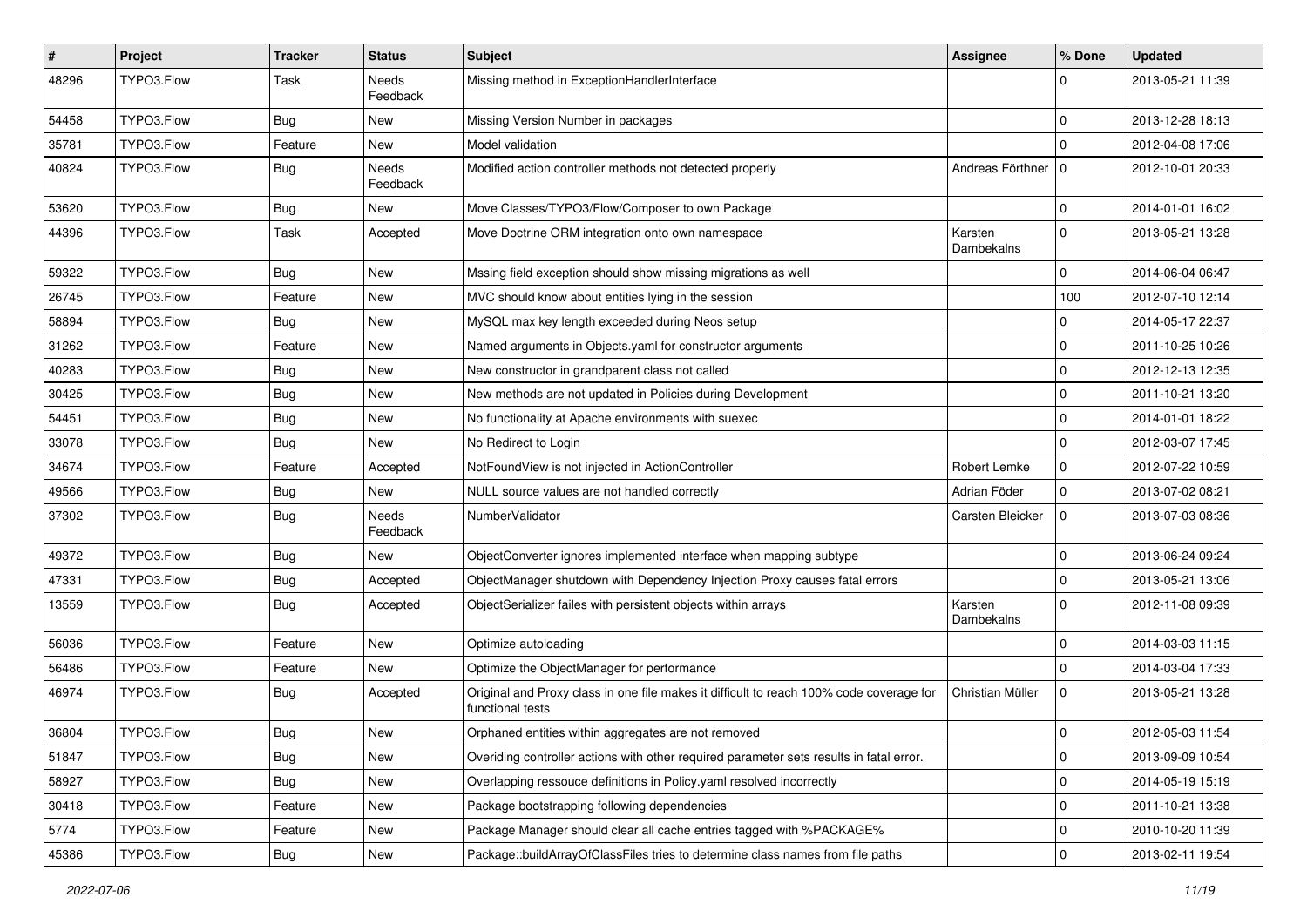| $\vert$ # | Project    | <b>Tracker</b> | <b>Status</b>            | Subject                                                                                      | Assignee               | % Done      | <b>Updated</b>   |
|-----------|------------|----------------|--------------------------|----------------------------------------------------------------------------------------------|------------------------|-------------|------------------|
| 54549     | TYPO3.Flow | <b>Bug</b>     | New                      | PackageManager::createPackage is incompatible to PackageManagerInterface                     |                        | 0           | 2013-12-21 14:42 |
| 27721     | TYPO3.Flow | Bug            | <b>Needs</b><br>Feedback | Permissions of uploaded resources not correct                                                | Karsten<br>Dambekalns  | $\Omega$    | 2012-03-15 10:37 |
| 57374     | TYPO3.Flow | <b>Bug</b>     | New                      | Persisted entities saved in session are not resolved                                         |                        | $\Omega$    | 2014-04-03 09:43 |
| 56601     | TYPO3.Flow | Bug            | <b>Under Review</b>      | PersistenceManager wrong handling of ORM\ld                                                  |                        | $\mathbf 0$ | 2015-02-16 17:56 |
| 45669     | TYPO3.Flow | Bug            | New                      | PersistentObjectConverter does not convert ValueObjects by identity                          |                        | $\mathbf 0$ | 2013-02-20 17:59 |
| 52185     | TYPO3.Flow | Bug            | New                      | PositionalArraySorter should detect recursive dependencies                                   |                        | $\Omega$    | 2013-09-23 13:02 |
| 28052     | TYPO3.Flow | Feature        | On Hold                  | Possibility to enable or disable accounts                                                    | Julian Kleinhans       | 60          | 2013-05-21 13:28 |
| 48862     | TYPO3.Flow | Feature        | New                      | Possibility to exclude package from file monitoring                                          |                        | $\mathbf 0$ | 2013-06-05 10:03 |
| 31484     | TYPO3.Flow | Feature        | <b>Needs</b><br>Feedback | possibility to modify inner workings of proxy class builder                                  |                        | $\Omega$    | 2012-03-14 18:10 |
| 9968      | TYPO3.Flow | Feature        | <b>New</b>               | Promote security publishing configuration automatically when persisting models               | Andreas Förthner       | $\Omega$    | 2013-12-09 22:03 |
| 38038     | TYPO3.Flow | Task           | Accepted                 | Proofread FLOW3 manual                                                                       | Ryan J. Peterson   0   |             | 2012-08-17 11:16 |
| 56107     | TYPO3.Flow | <b>Bug</b>     | New                      | Property mapping configuration only supports one wildcard at a time                          |                        | $\Omega$    | 2014-02-19 10:33 |
| 34134     | TYPO3.Flow | <b>Bug</b>     | Needs<br>Feedback        | PropertyMapper throws unnecessary exception                                                  | Christian Müller       | $\Omega$    | 2014-02-19 10:14 |
| 50342     | TYPO3.Flow | Bug            | New                      | PropertyMapper: Use of interface method before implementation check                          |                        | $\Omega$    | 2013-07-23 16:42 |
| 37292     | TYPO3.Flow | Bug            | <b>Under Review</b>      | PropertyMappingConfiguration::mapUnknownProperties is not passed down to<br>Subconfiguration | Sebastian<br>Kurfuerst | $\Omega$    | 2013-11-26 20:21 |
| 29202     | TYPO3.Flow | Task           | <b>New</b>               | Provide a Cherokee Server Configuration for FLOW3                                            |                        | $\Omega$    | 2011-08-24 07:45 |
| 8923      | TYPO3.Flow | Task           | <b>Under Review</b>      | Provide a Nginx Server Configuration for FLOW3                                               | Christian Müller       | $\mathbf 0$ | 2014-06-19 16:34 |
| 6603      | TYPO3.Flow | Feature        | <b>New</b>               | Provide a policy management API                                                              | Andreas Förthner   0   |             | 2010-10-20 11:39 |
| 28074     | TYPO3.Flow | Feature        | Needs<br>Feedback        | Provide a shell script that installs Phoenix or FLOW3 from git                               | Markus Bucher          | $\mathbf 0$ | 2012-03-14 14:49 |
| 52590     | TYPO3.Flow | Feature        | New                      | Provide a way to get the Doctrine QueryBuilder                                               |                        | $\mathbf 0$ | 2013-10-11 10:39 |
| 29258     | TYPO3.Flow | Feature        | Needs<br>Feedback        | Provide a way to override classes by environment                                             |                        | $\Omega$    | 2012-03-14 19:29 |
| 2817      | TYPO3.Flow | Feature        | Needs<br>Feedback        | Provide safeguard for preventing multiple submits of a form                                  |                        | $\Omega$    | 2013-10-31 13:38 |
| 29476     | TYPO3.Flow | Feature        | New                      | Provider rendering time and query count for request                                          |                        | $\mathbf 0$ | 2011-09-05 09:22 |
| 34879     | TYPO3.Flow | Bug            | Accepted                 | Proxied object is not update()able                                                           | Karsten<br>Dambekalns  | $\pmb{0}$   | 2013-01-22 15:17 |
| 42101     | TYPO3.Flow | <b>Bug</b>     | New                      | Proxyclasses are not rebuild in Development context unless cache is empty                    |                        | $\mathbf 0$ | 2013-08-14 15:35 |
| 9537      | TYPO3.Flow | Feature        | New                      | Query criterions should be able to compare whole objects                                     |                        | $\mathbf 0$ | 2011-10-04 18:42 |
| 44738     | TYPO3.Flow | Feature        | New                      | Re-Validation of argument's custom validators                                                |                        | 0           | 2013-01-23 09:19 |
| 36634     | TYPO3.Flow | Bug            | New                      | Reconstituted entities do not have their properties set when initializeObject() is called    |                        | $\pmb{0}$   | 2012-04-26 21:28 |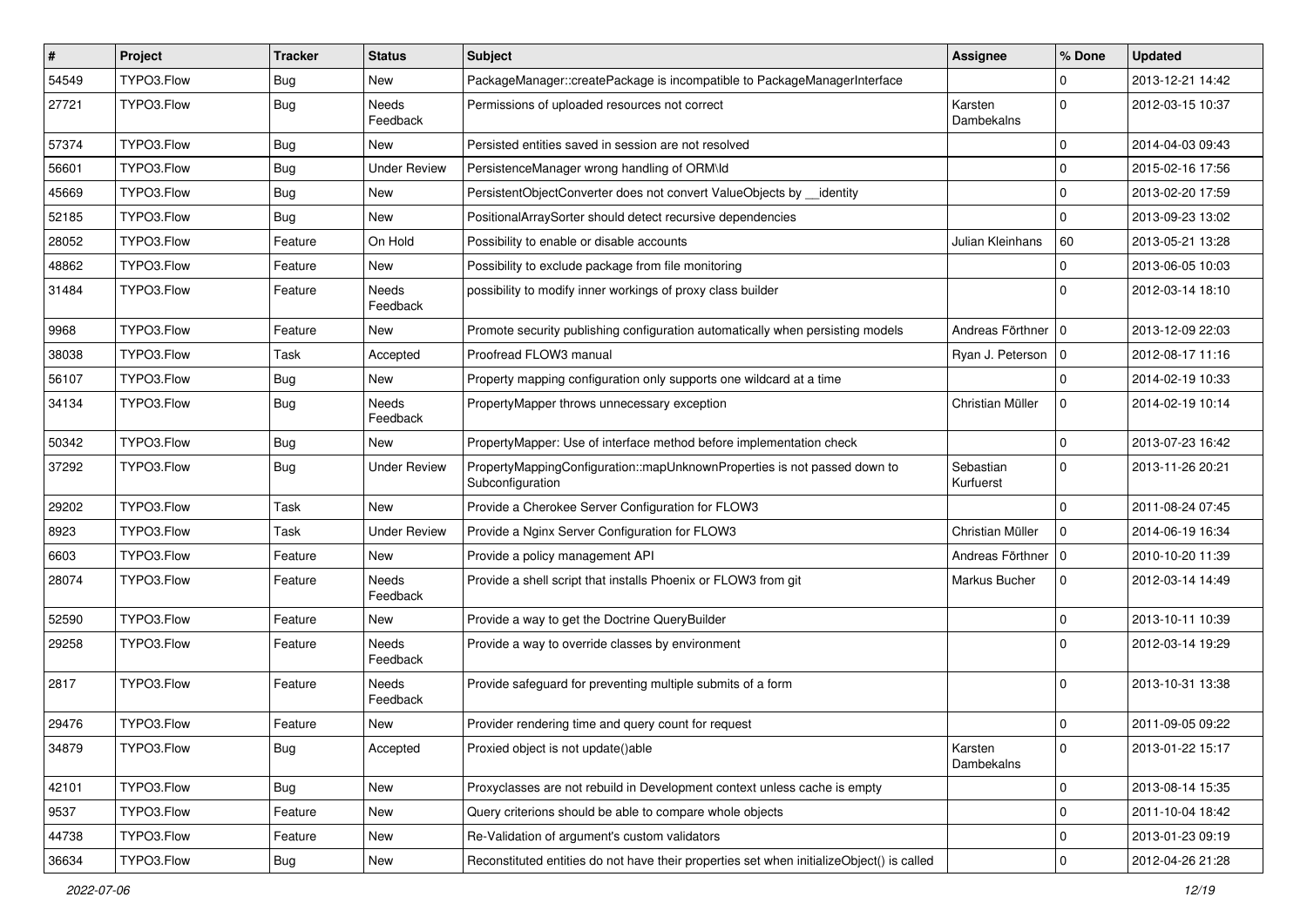| #     | Project    | <b>Tracker</b> | <b>Status</b>       | Subject                                                                                                                                                 | <b>Assignee</b>              | % Done      | <b>Updated</b>   |
|-------|------------|----------------|---------------------|---------------------------------------------------------------------------------------------------------------------------------------------------------|------------------------------|-------------|------------------|
| 36633 | TYPO3.Flow | <b>Bug</b>     | New                 | Reconstituted entities should not have the FLOW3 Persistence clone property set                                                                         |                              | 0           | 2012-04-26 21:24 |
| 43947 | TYPO3.Flow | Bug            | <b>New</b>          | Redirect to login after Session timeout                                                                                                                 |                              | $\mathbf 0$ | 2012-12-13 12:35 |
| 36509 | TYPO3.Flow | Feature        | New                 | redirectToUri to an uri with acl forces a 403 because of missing csrf token.                                                                            |                              | $\mathbf 0$ | 2012-04-24 12:44 |
| 25907 | TYPO3.Flow | Task           | <b>New</b>          | Referrer should only contain the URI of the previous request                                                                                            |                              | $\mathbf 0$ | 2011-04-12 12:00 |
| 39791 | TYPO3.Flow | Bug            | <b>New</b>          | Reflection data of old aspect is not removed                                                                                                            |                              | 0           | 2013-08-14 15:40 |
| 26767 | TYPO3.Flow | Feature        | New                 | Reflection method to get a method return type and documentation                                                                                         |                              | $\mathbf 0$ | 2011-08-29 21:45 |
| 47325 | TYPO3.Flow | Bug            | <b>Under Review</b> | ReflectionData and classSchema caches need not be freezable                                                                                             |                              | $\mathbf 0$ | 2013-05-21 13:08 |
| 10678 | TYPO3.Flow | Bug            | New                 | ReflectionService doesn't reflect methods of child classes correctly when they get<br>reflected before their parent class in the initialization process |                              | $\Omega$    | 2011-10-21 13:20 |
| 45272 | TYPO3.Flow | <b>Bug</b>     | <b>New</b>          | Related Value Objects get deleted by default cascading                                                                                                  |                              | $\mathbf 0$ | 2013-02-08 13:50 |
| 54046 | TYPO3.Flow | Bug            | New                 | Removal of ValueObjects from a ManyToMany relationship is not possible                                                                                  |                              | $\mathbf 0$ | 2015-02-05 11:01 |
| 47858 | TYPO3.Flow | Bug            | Needs<br>Feedback   | Remove .htaccess from Composer Installer Essentials                                                                                                     | Christopher<br><b>Hlubek</b> | $\mathbf 0$ | 2013-08-14 15:35 |
| 43930 | TYPO3.Flow | Task           | Needs<br>Feedback   | Remove canRender() completely?!                                                                                                                         | Sebastian<br>Kurfuerst       | $\mathbf 0$ | 2012-12-18 15:09 |
| 39253 | TYPO3.Flow | Feature        | Accepted            | Remove mirroring mode option and code                                                                                                                   | Karsten<br>Dambekalns        | $\Omega$    | 2013-05-21 13:28 |
| 48429 | TYPO3.Flow | Bug            | <b>New</b>          | Remove- and update-actions on repository are not persisted                                                                                              |                              | $\mathbf 0$ | 2013-05-24 18:44 |
| 61043 | TYPO3.Flow | Task           | New                 | Rename ClassSchema to ModelSchema                                                                                                                       |                              | $\mathbf 0$ | 2014-08-18 23:20 |
| 30423 | TYPO3.Flow | Feature        | <b>New</b>          | Rendering template of other action without forward                                                                                                      |                              | $\mathbf 0$ | 2013-01-21 14:03 |
| 55953 | TYPO3.Flow | Task           | <b>New</b>          | Repair and streamline ValueObject support                                                                                                               |                              | 50          | 2015-02-16 00:30 |
| 44184 | TYPO3.Flow | Bug            | New                 | Request arguments are not merged correctly for single object actions                                                                                    |                              | $\mathbf 0$ | 2013-08-14 15:35 |
| 44186 | TYPO3.Flow | Bug            | <b>New</b>          | Request does not accept custom Content-Type                                                                                                             |                              | $\mathbf 0$ | 2013-08-14 15:35 |
| 37279 | TYPO3.Flow | Feature        | New                 | Request PropertyMapping                                                                                                                                 |                              | 0           | 2012-05-18 16:06 |
| 45100 | TYPO3.Flow | Feature        | <b>Under Review</b> | RequestDispatchingAspect should check if entry point can handle current request                                                                         | Christopher<br>Hlubek        | $\Omega$    | 2013-02-08 15:32 |
| 58996 | TYPO3.Flow | Bug            | New                 | ResourceManager adding to persistence                                                                                                                   |                              | $\mathbf 0$ | 2014-06-25 14:38 |
| 42888 | TYPO3.Flow | Bug            | Needs<br>Feedback   | ResourceManager chokes on non existing files                                                                                                            |                              | $\Omega$    | 2012-11-12 18:02 |
| 62009 | TYPO3.Flow | <b>Bug</b>     | <b>New</b>          | Rewrite URI Filename could be empty                                                                                                                     |                              | $\mathbf 0$ | 2014-10-07 11:03 |
| 34133 | TYPO3.Flow | Feature        | New                 | RFC: Handle Semicolons in Path part of URIs as Scoped Path Parameters                                                                                   |                              | $\mathbf 0$ | 2012-02-21 15:17 |
| 55957 | TYPO3.Flow | Task           | New                 | RFC: Optimize AOP proxies                                                                                                                               |                              | 0           | 2014-02-28 14:44 |
| 39788 | TYPO3.Flow | Feature        | New                 | RFC: Repository based NotExistsValidator                                                                                                                |                              | $\mathbf 0$ | 2012-08-14 16:14 |
| 55958 | TYPO3.Flow | Task           | New                 | RFC: Use PHP 5.4 closure features for direct ObjectAccess                                                                                               |                              | $\mathbf 0$ | 2014-02-13 14:30 |
| 49039 | TYPO3.Flow | Feature        | New                 | RFC: Use PSR-3 logger interface in Flow                                                                                                                 |                              | $\mathbf 0$ | 2013-07-10 15:19 |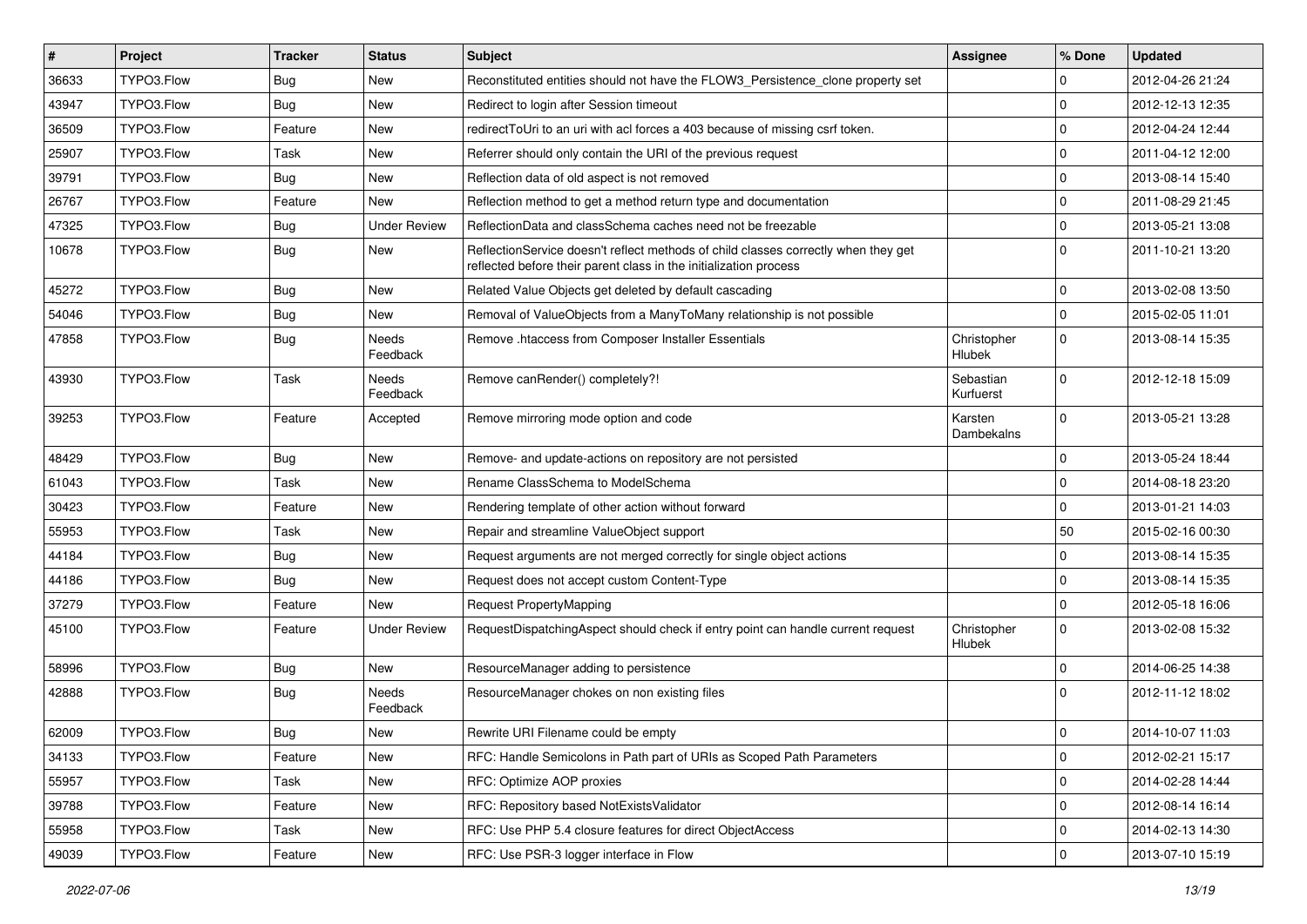| #     | Project    | <b>Tracker</b> | <b>Status</b>       | Subject                                                                                                                      | <b>Assignee</b>       | % Done      | <b>Updated</b>   |
|-------|------------|----------------|---------------------|------------------------------------------------------------------------------------------------------------------------------|-----------------------|-------------|------------------|
| 49423 | TYPO3.Flow | Bug            | <b>New</b>          | Role name and packageKey are not accessible                                                                                  |                       | 0           | 2013-09-05 10:26 |
| 54589 | TYPO3.Flow | Bug            | <b>New</b>          | Role parent is not removed from roles MM table                                                                               |                       | $\mathbf 0$ | 2013-12-24 15:32 |
| 49780 | TYPO3.Flow | Bug            | New                 | Roles are not synchronized                                                                                                   |                       | $\Omega$    | 2013-07-08 10:11 |
| 50395 | TYPO3.Flow | Bug            | Accepted            | Route cache caches routes for non dispatchable requests                                                                      | Bastian Waidelich   0 |             | 2013-10-14 12:00 |
| 45917 | TYPO3.Flow | Bug            | <b>New</b>          | RoutePartHandler transliteration must be improved                                                                            |                       | $\mathbf 0$ | 2014-02-17 09:13 |
| 44891 | TYPO3.Flow | Feature        | New                 | Routes should be able to enforce http/https protocol                                                                         |                       | $\mathbf 0$ | 2014-05-14 19:55 |
| 46073 | TYPO3.Flow | Bug            | <b>Under Review</b> | Scripts::executeCommand must be usable outsite of TYPO3.Flow                                                                 |                       | $\mathbf 0$ | 2013-03-06 19:14 |
| 31339 | TYPO3.Flow | Task           | On Hold             | Search                                                                                                                       |                       | $\mathbf 0$ | 2012-06-21 12:17 |
| 32869 | TYPO3.Flow | <b>Bug</b>     | <b>New</b>          | Security config tokenClass doesnt throw exception if not found the class                                                     |                       | $\mathbf 0$ | 2012-03-19 10:53 |
| 39414 | TYPO3.Flow | Bug            | New                 | Security Documentation                                                                                                       |                       | $\mathbf 0$ | 2012-12-15 21:41 |
| 8981  | TYPO3.Flow | Feature        | <b>New</b>          | Security/Performance: Provide Webserver Configuration file for common webservers -<br>do not use .htaccess                   |                       | $\Omega$    | 2010-10-20 11:39 |
| 37227 | TYPO3.Flow | Bug            | On Hold             | securityContext->getParty is not available in widget context                                                                 |                       | $\mathbf 0$ | 2012-06-25 22:14 |
| 46210 | TYPO3.Flow | Bug            | Needs<br>Feedback   | securityContext->getParty() in the initializeObject() method of a session-Scope object<br>throws exception on second request |                       | $\Omega$    | 2013-03-27 10:44 |
| 58153 | TYPO3.Flow | Bug            | New                 | Session - Scope, Property with interface annotation fails at wakeup                                                          |                       | $\mathbf 0$ | 2014-04-24 12:46 |
| 44203 | TYPO3.Flow | <b>Bug</b>     | Needs<br>Feedback   | Session implementation is still racy                                                                                         | Robert Lemke          | $\mathbf 0$ | 2013-08-14 15:35 |
| 45041 | TYPO3.Flow | Bug            | New                 | Set file permissions doesnt work                                                                                             |                       | $\mathbf 0$ | 2013-08-14 15:35 |
| 37846 | TYPO3.Flow | Feature        | <b>New</b>          | Should be able to declare more than one controllerObjectName per requestPatterns                                             |                       | $\mathbf 0$ | 2012-06-11 11:10 |
| 44314 | TYPO3.Flow | Task           | Accepted            | slightly file permissions for /Configuration/* and /Data/Persistent/EncryptionKey                                            | Karsten<br>Dambekalns | $\Omega$    | 2013-11-25 14:21 |
| 33465 | TYPO3.Flow | Bug            | <b>New</b>          | Some vital commands to recover the system fail when recovery is needed                                                       |                       | $\mathbf 0$ | 2012-01-26 15:51 |
| 39699 | TYPO3.Flow | Bug            | Accepted            | SQL DDL for TYPO3\FLOW3\Cache\Backend\PdoBackend                                                                             | Karsten<br>Dambekalns | $\Omega$    | 2012-12-13 12:35 |
| 45623 | TYPO3.Flow | <b>Bug</b>     | <b>New</b>          | SQL error when calling TYPO3. Blog Setup controller                                                                          |                       | $\mathbf 0$ | 2013-02-21 12:16 |
| 38216 | TYPO3.Flow | Bug            | Needs<br>Feedback   | Static method calls in reflected classes refer to _Original class                                                            |                       | $\Omega$    | 2012-12-13 12:35 |
| 11039 | TYPO3.Flow | <b>Bug</b>     | Needs<br>Feedback   | Static object container injects properties to result of factory object                                                       |                       | $\Omega$    | 2012-03-14 13:41 |
| 56744 | TYPO3.Flow | Feature        | New                 | stay logged in                                                                                                               |                       | $\pmb{0}$   | 2014-03-27 12:17 |
| 38222 | TYPO3.Flow | Feature        | New                 | Step execution signals with concrete name                                                                                    |                       | $\mathbf 0$ | 2013-02-21 16:39 |
| 36800 | TYPO3.Flow | Task           | Accepted            | Streamline Resource object API                                                                                               | Robert Lemke          | 50          | 2013-08-02 17:03 |
| 37473 | TYPO3.Flow | <b>Bug</b>     | New                 | Subsequent Exceptions related to Doctrine Entity Manager makes it snap shut                                                  |                       | 0           | 2012-10-25 10:29 |
| 55719 | TYPO3.Flow | Feature        | New                 | Support additional Resource Folders                                                                                          |                       | $\mathbf 0$ | 2014-02-06 11:38 |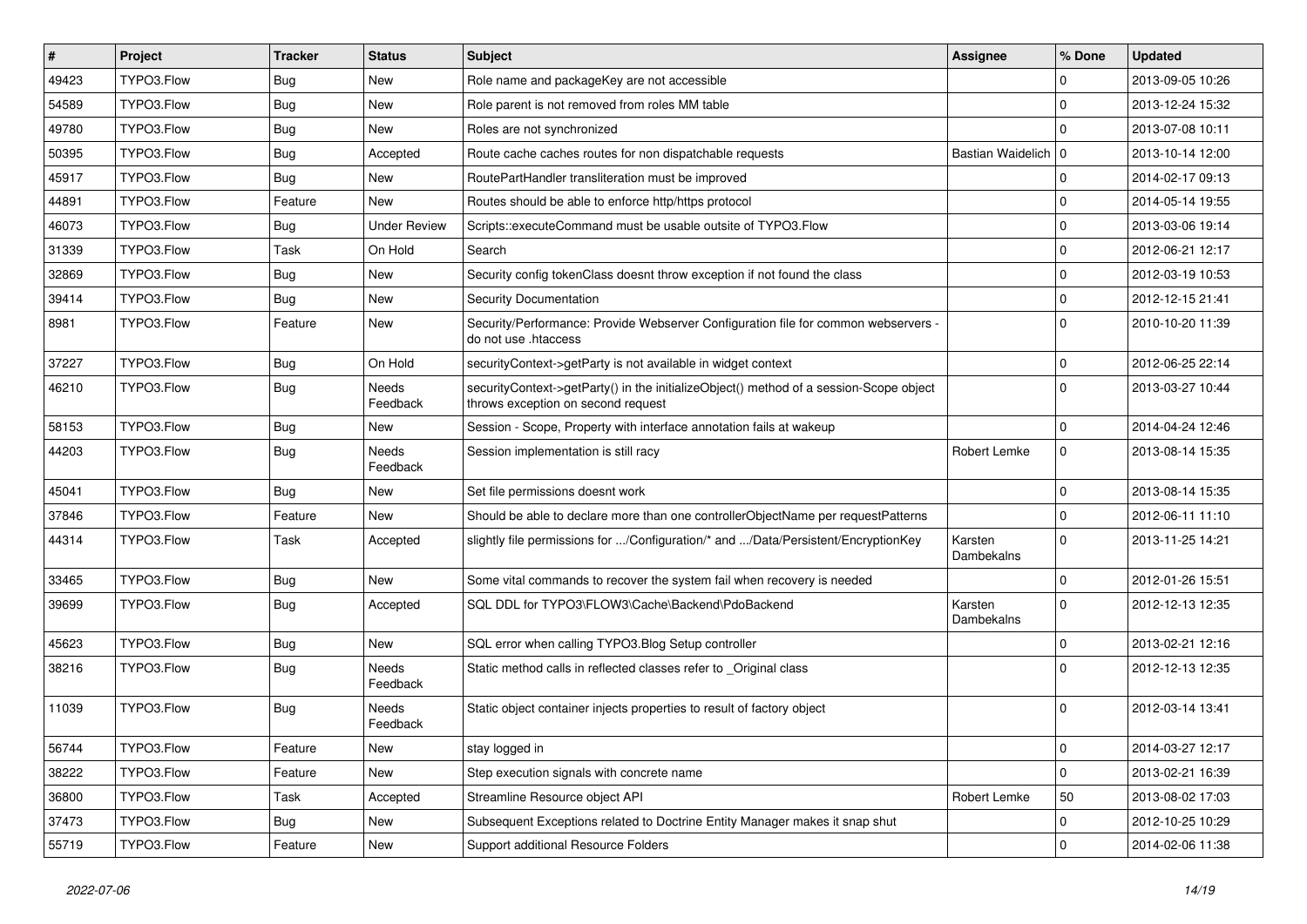| $\vert$ # | Project    | <b>Tracker</b> | <b>Status</b>       | <b>Subject</b>                                                                                                       | <b>Assignee</b>              | % Done              | <b>Updated</b>   |
|-----------|------------|----------------|---------------------|----------------------------------------------------------------------------------------------------------------------|------------------------------|---------------------|------------------|
| 3728      | TYPO3.Flow | Feature        | New                 | Support arrays of objects as controller arguments                                                                    |                              | 0                   | 2013-11-16 17:34 |
| 26765     | TYPO3.Flow | Feature        | Accepted            | Support class schema features for every reflected class                                                              | Karsten<br>Dambekalns        | $\Omega$            | 2013-02-14 20:47 |
| 46371     | TYPO3.Flow | Feature        | New                 | Support compilation of static information in proxy classes                                                           | Christopher<br>Hlubek        | $\Omega$            | 2013-03-16 21:26 |
| 41420     | TYPO3.Flow | Feature        | <b>New</b>          | Support entity versioning                                                                                            |                              | $\mathbf 0$         | 2012-09-27 14:11 |
| 49011     | TYPO3.Flow | <b>Bug</b>     | <b>Under Review</b> | Support executing TYPO3. Flow inside a PHAR                                                                          |                              | $\mathbf 0$         | 2014-10-03 15:21 |
| 9313      | TYPO3.Flow | Feature        | <b>New</b>          | Support for currencies                                                                                               |                              | $\mathbf 0$         | 2011-12-15 17:44 |
| 62292     | TYPO3.Flow | Major Feature  | <b>New</b>          | Support for entity translation                                                                                       |                              | $\Omega$            | 2014-10-17 03:18 |
| 32106     | TYPO3.Flow | Feature        | Accepted            | Support for Object source in PropertyMapper                                                                          |                              | $\mathbf 0$         | 2013-06-24 09:59 |
| 56556     | TYPO3.Flow | Feature        | <b>New</b>          | support has Property and is Property                                                                                 |                              | $\mathbf 0$         | 2014-04-08 00:34 |
| 48657     | TYPO3.Flow | Feature        | <b>Under Review</b> | support HTTP RANGE                                                                                                   |                              | $\mathbf 0$         | 2013-06-20 16:19 |
| 47273     | TYPO3.Flow | Feature        | <b>New</b>          | Support mapping properties with differing types for setter and property                                              |                              | $\mathbf 0$         | 2013-05-21 13:28 |
| 3153      | TYPO3.Flow | Feature        | New                 | Support of action based filter rules defined by annotation.                                                          |                              | $\Omega$            | 2015-01-25 18:23 |
| 51676     | TYPO3.Flow | Feature        | <b>Under Review</b> | Support of symlinks for Resources                                                                                    |                              | 100                 | 2015-06-13 12:51 |
| 30258     | TYPO3.Flow | Feature        | <b>New</b>          | Support optional package dependencies                                                                                |                              | 0                   | 2011-09-24 18:34 |
| 56916     | TYPO3.Flow | Feature        | New                 | Support PATCH request method as of RFC5789                                                                           |                              | $\Omega$            | 2014-03-14 16:50 |
| 4146      | TYPO3.Flow | Feature        | Accepted            | Support typed parameters for validation                                                                              | Karsten<br>Dambekalns        | 50                  | 2010-10-20 11:39 |
| 45409     | TYPO3.Flow | Feature        | <b>New</b>          | Support validation of abstract nested properties                                                                     |                              | $\mathbf 0$         | 2013-05-21 13:28 |
| 3588      | TYPO3.Flow | Feature        | Accepted            | Support value objects in the Object Factory                                                                          | Robert Lemke                 | $\mathbf 0$         | 2010-10-20 11:39 |
| 54744     | TYPO3.Flow | Bug            | New                 | System.log contains many NOTICE Flow The argument "workspace" declared in<br>pointcut does not exist in method TYPO3 |                              | $\Omega$            | 2014-02-12 09:07 |
| 46689     | TYPO3.Flow | <b>Bug</b>     | <b>New</b>          | The new ClassLoader swallows Fatal Errors                                                                            | Marc Neuhaus                 | $\mathbf 0$         | 2013-05-14 09:21 |
| 1856      | TYPO3.Flow | Feature        | New                 | The Package Manager checks dependencies between packages on each activation /<br>deactivation                        | Christopher<br><b>Hlubek</b> | $\Omega$            | 2010-10-20 11:39 |
| 52280     | TYPO3.Flow | Task           | <b>Under Review</b> | Throw Exception if there is an array in PSR-0 autoload                                                               |                              | $\mathbf 0$         | 2013-10-05 11:30 |
| 45253     | TYPO3.Flow | Task           | Accepted            | Throw exception in PointcutMethodNameFilter if given method's argument does not<br>match the actual method signature | Christian Müller             | $\mathbf 0$         | 2013-03-07 16:33 |
| 46050     | TYPO3.Flow | Feature        | New                 | To decouple log file writing at Logger->logException                                                                 |                              | $\Omega$            | 2013-03-05 21:43 |
| 33018     | TYPO3.Flow | Feature        | New                 | Translator should support override of labels from other packages                                                     |                              | $\mathbf 0$         | 2012-01-06 13:05 |
| 53350     | TYPO3.Flow | <b>Bug</b>     | Accepted            | Trying to create a Link in an Template in CLI Context should provide a helpful<br>exception                          | Bastian Waidelich   0        |                     | 2013-11-05 15:00 |
| 59878     | TYPO3.Flow | <b>Bug</b>     | New                 | TYPO3\Flow\Core\Booting\Exception\SubProcessException thrown in file Scripts.php                                     |                              | 0                   | 2014-06-25 15:29 |
| 54381     | TYPO3.Flow | <b>Bug</b>     | New                 | TYPO3\Flow\Core\Booting\Exception\SubProcessException thrown in file Scripts.php                                     |                              | $\mathsf{O}\xspace$ | 2014-02-06 11:14 |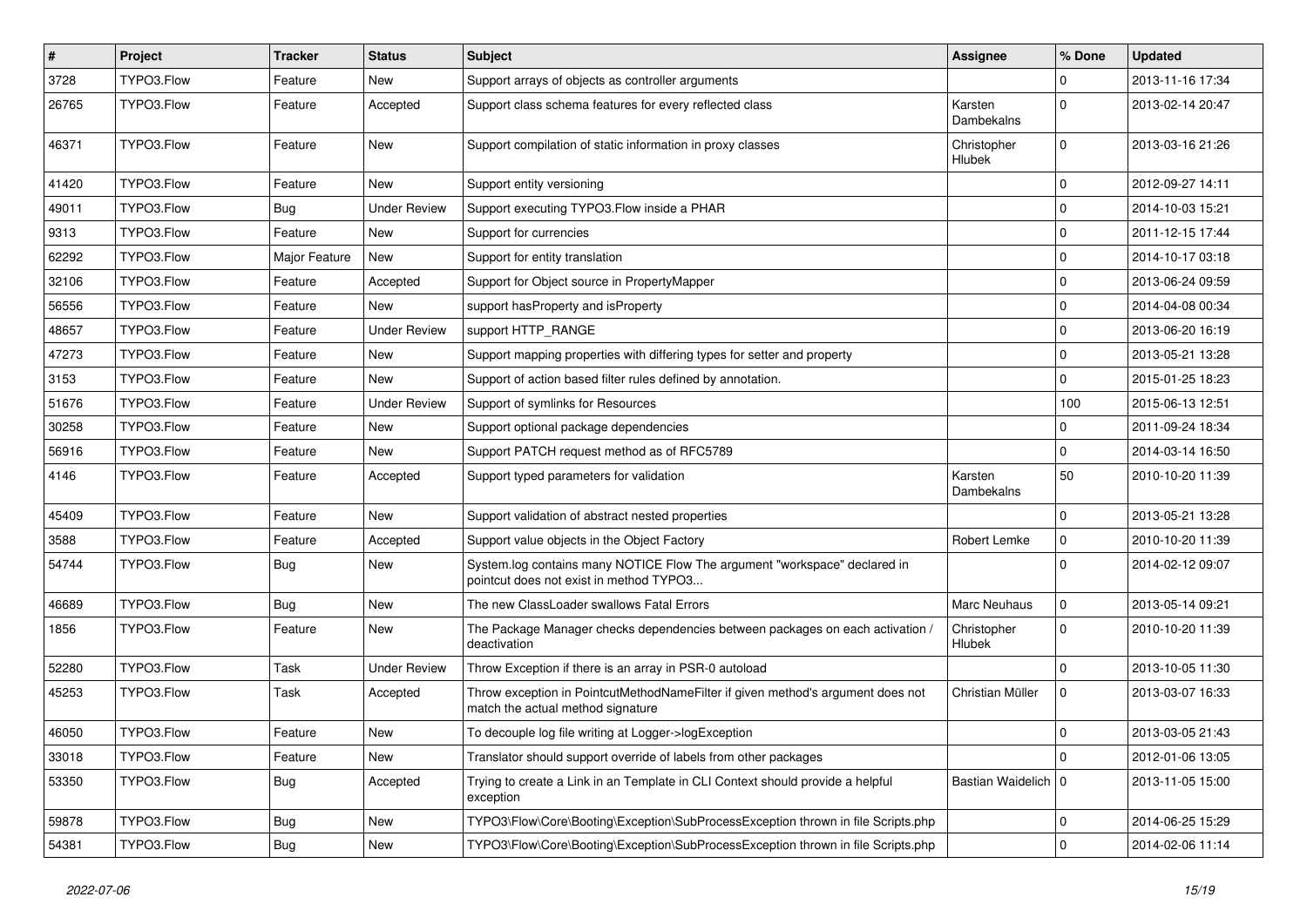| #     | Project    | <b>Tracker</b> | <b>Status</b>     | Subject                                                                                                                                | <b>Assignee</b>       | % Done      | <b>Updated</b>   |
|-------|------------|----------------|-------------------|----------------------------------------------------------------------------------------------------------------------------------------|-----------------------|-------------|------------------|
| 53851 | TYPO3.Flow | <b>Bug</b>     | New               | TYPO3\Flow\Core\Booting\Exception\SubProcessException thrown in file Scripts.php                                                       |                       | 0           | 2014-01-01 00:00 |
| 59747 | TYPO3.Flow | <b>Bug</b>     | <b>New</b>        | TYPO3\Flow\Error\Exception thrown in file ErrorHandler.php                                                                             |                       | $\mathbf 0$ | 2014-06-20 21:28 |
| 59140 | TYPO3.Flow | Bug            | New               | TYPO3\Flow\Error\Exception thrown in file ErrorHandler.php                                                                             |                       | $\mathbf 0$ | 2014-05-27 15:51 |
| 59049 | TYPO3.Flow | Bug            | <b>New</b>        | TYPO3\Flow\Error\Exception thrown in file ErrorHandler.php                                                                             |                       | $\mathbf 0$ | 2014-05-22 23:34 |
| 52005 | TYPO3.Flow | <b>Bug</b>     | <b>New</b>        | TYPO3\Flow\Error\Exception thrown in file ErrorHandler.php                                                                             |                       | 0           | 2013-09-14 14:22 |
| 51704 | TYPO3.Flow | Bug            | New               | TYPO3\Flow\Error\Exception thrown in file ErrorHandler.php                                                                             |                       | $\mathbf 0$ | 2013-09-17 08:42 |
| 44361 | TYPO3.Flow | Bug            | <b>New</b>        | TYPO3\Flow\I18n\Formatter\DatetimeFormatter - caching DATETIME type                                                                    |                       | $\mathbf 0$ | 2013-08-14 15:35 |
| 58852 | TYPO3.Flow | Bug            | <b>New</b>        | TYPO3\Flow\Security\Exception\AccessDeniedException should clarify which action<br>fails to execute                                    |                       | $\Omega$    | 2014-05-16 09:36 |
| 49801 | TYPO3.Flow | Bug            | <b>New</b>        | TYPO3\Flow\Security\Exception\AccessDeniedException thrown in file<br>TYPO3_Flow_Security_Authorization_AccessDecisionVoterManager.php |                       | $\mathbf 0$ | 2013-07-09 04:53 |
| 45405 | TYPO3.Flow | Bug            | Accepted          | Uncaught Exception in DynamicRoutePart                                                                                                 | Bastian Waidelich   0 |             | 2014-03-05 11:19 |
| 3305  | TYPO3.Flow | Feature        | Accepted          | Unmodified objects retrieved from a repository should not be validated in the controller                                               | Robert Lemke          | 0           | 2014-03-04 14:51 |
| 39096 | TYPO3.Flow | Bug            | New               | Unnecessary compile invoked in non production context?                                                                                 |                       | $\mathbf 0$ | 2013-08-14 15:35 |
| 35868 | TYPO3.Flow | Bug            | On Hold           | Unstable condition in Utility\Environment                                                                                              | Karsten<br>Dambekalns | $\Omega$    | 2012-06-25 22:37 |
| 45249 | TYPO3.Flow | Bug            | <b>New</b>        | Update composer project-create command listing                                                                                         |                       | $\Omega$    | 2013-02-07 15:17 |
| 40854 | TYPO3.Flow | Task           | <b>New</b>        | Update security documentation (authentication in 1.2)                                                                                  |                       | $\mathbf 0$ | 2013-08-14 15:35 |
| 41496 | TYPO3.Flow | <b>Bug</b>     | New               | Upload identical Resources, deleting fails                                                                                             |                       | $\mathbf 0$ | 2012-10-01 17:57 |
| 43572 | TYPO3.Flow | Feature        | New               | Uri should support manipulation of query arguments                                                                                     |                       | 0           | 2012-12-04 09:55 |
| 54181 | TYPO3.Flow | Bug            | <b>New</b>        | Use date_default_timezone_get() instead of ini_get('date.timezone')                                                                    |                       | $\mathbf 0$ | 2015-06-01 18:54 |
| 37316 | TYPO3.Flow | Bug            | New               | Use findBestMatchingLocale instead of getDefaultLocale?                                                                                |                       | $\mathbf 0$ | 2012-05-20 09:35 |
| 35388 | TYPO3.Flow | Feature        | <b>New</b>        | Use the current package as default for translations within controllers                                                                 |                       | $\mathbf 0$ | 2013-12-03 23:12 |
| 25988 | TYPO3.Flow | Bug            | New               | Useless proxies are built for some classes                                                                                             |                       | $\mathbf 0$ | 2011-10-21 13:20 |
| 59357 | TYPO3.Flow | Bug            | New               | Using the PackageManager directly instead of the Interface results in unexpected<br>behavior                                           |                       | $\Omega$    | 2014-06-05 14:34 |
| 46011 | TYPO3.Flow | Task           | New               | Validate annotation with missing type should throw useful error                                                                        |                       | $\mathbf 0$ | 2013-03-04 12:42 |
| 28399 | TYPO3.Flow | Feature        | Needs<br>Feedback | Validation message and code should be configurable for bundled validators                                                              |                       | $\Omega$    | 2012-12-10 15:52 |
| 37564 | TYPO3.Flow | Bug            | New               | Validation of Parent Object containing properties of type ManyToOne and<br>ManyToMany to same Target                                   |                       | 0           | 2012-05-29 11:55 |
| 64842 | TYPO3.Flow | Feature        | New               | Validation of Property should also happen before Property Mapping.                                                                     |                       | $\mathbf 0$ | 2015-02-04 10:35 |
| 32873 | TYPO3.Flow | <b>Bug</b>     | Accepted          | Value changes for logged in account are not persisted due to session serialization                                                     | Karsten<br>Dambekalns | $\mathbf 0$ | 2012-02-01 12:43 |
| 31261 | TYPO3.Flow | Feature        | New               | Virtual objects - generate proxy classes for interfaces                                                                                |                       | $\pmb{0}$   | 2011-10-25 10:23 |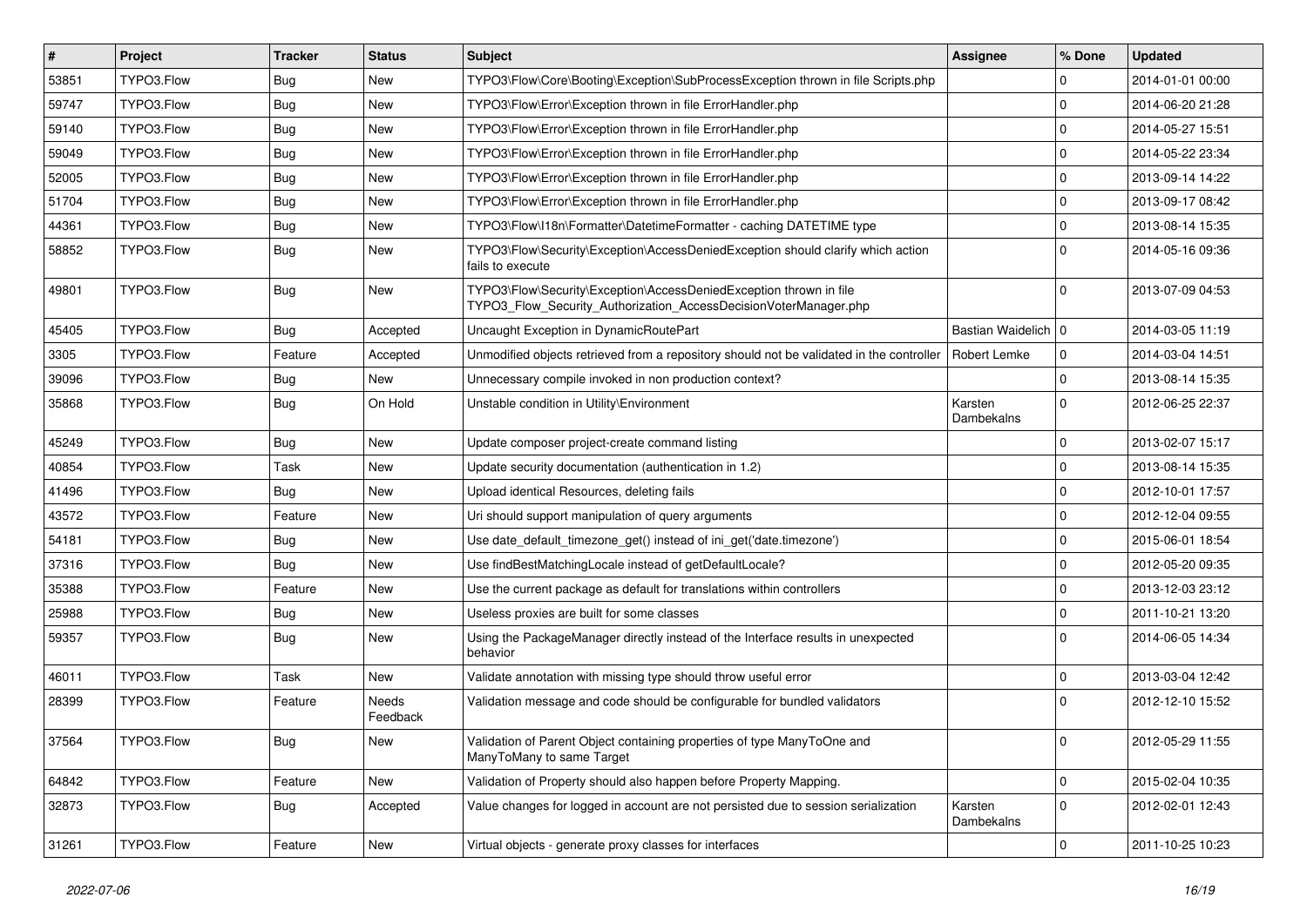| $\vert$ # | Project     | <b>Tracker</b> | <b>Status</b>       | <b>Subject</b>                                                                                                          | <b>Assignee</b>        | % Done      | <b>Updated</b>   |
|-----------|-------------|----------------|---------------------|-------------------------------------------------------------------------------------------------------------------------|------------------------|-------------|------------------|
| 47951     | TYPO3.Flow  | Feature        | <b>New</b>          | Warn if persistence stack is not empty at the end of a get-request                                                      |                        | 0           | 2013-05-21 13:28 |
| 43993     | TYPO3.Flow  | Task           | <b>New</b>          | Warn when no migrations are found at all during doctrine: migrate                                                       |                        | $\Omega$    | 2012-12-14 09:30 |
| 37405     | TYPO3.Flow  | Feature        | <b>Under Review</b> | When changing a property wich is used in routing the Link-VH should direkt to the new<br>properties value               |                        | $\Omega$    | 2014-11-02 18:25 |
| 29405     | TYPO3.Flow  | <b>Bug</b>     | <b>New</b>          | When storing a new entity inside the session, it will be fully serialized instead of just<br>the reference being stored |                        | $\Omega$    | 2013-04-04 11:34 |
| 8464      | TYPO3.Flow  | Feature        | <b>New</b>          | Write settings using the ConfigurationManager                                                                           |                        | $\mathbf 0$ | 2011-12-15 17:06 |
| 57796     | TYPO3.Flow  | Bug            | <b>New</b>          | XLIFF Fails if $id ==$ nodedata                                                                                         |                        | $\Omega$    | 2014-04-09 21:43 |
| 44185     | TYPO3.Flow  | Bug            | <b>New</b>          | XML body always need a root node                                                                                        |                        | $\mathbf 0$ | 2013-08-14 15:35 |
| 46318     | TYPO3.Flow  | Feature        | <b>New</b>          | [caching framework] Extend cache interface to handle multiple entries                                                   |                        | $\mathbf 0$ | 2013-03-15 12:19 |
| 39674     | TYPO3.Flow  | <b>Bug</b>     | New                 | \TYPO3\FLOW3\var dump behaves weird in controller actions doing return                                                  |                        | $\mathbf 0$ | 2012-08-10 10:09 |
| 51120     | TYPO3.Flow  | Bug            | <b>New</b>          | \TYPO3\Flow\Core\Booting::buildSubprocessCommand - wrong command if passed<br>more than one parameters                  |                        | $\Omega$    | 2013-12-11 16:33 |
| 28551     | TYPO3.Fluid | Bug            | Accepted            | (v4) backport VHTest                                                                                                    | Sebastian<br>Kurfuerst | 80          | 2011-10-21 13:37 |
| 28554     | TYPO3.Fluid | Bug            | <b>New</b>          | (v4) implement feature flag to disable caching                                                                          |                        | $\mathbf 0$ | 2011-10-21 13:37 |
| 28550     | TYPO3.Fluid | <b>Bug</b>     | New                 | (v4) make widgets cacheable, i.e. not implement childnodeaccess interface                                               |                        | $\Omega$    | 2011-10-21 13:37 |
| 28552     | TYPO3.Fluid | <b>Bug</b>     | <b>New</b>          | (v5) write ViewHelper test for compiled run; adjust functional test to do two passes<br>(uncached & cached)             |                        | $\Omega$    | 2011-10-21 13:37 |
| 51239     | TYPO3.Fluid | <b>Bug</b>     | <b>Under Review</b> | AbstractViewHelper use incorrect method signature for "\$this->systemLogger->log()"                                     | Adrian Föder           | $\mathbf 0$ | 2014-04-11 11:17 |
| 46257     | TYPO3.Fluid | Feature        | <b>Under Review</b> | Add escape sequence support for Fluid                                                                                   |                        | $\mathbf 0$ | 2015-01-26 09:00 |
| 60003     | TYPO3.Fluid | Feature        | <b>New</b>          | Add required-Attribute to f:form.password                                                                               |                        | $\mathbf 0$ | 2014-06-30 16:53 |
| 40081     | TYPO3.Fluid | Feature        | New                 | Allow assigned variables as keys in arrays                                                                              |                        | $\mathbf 0$ | 2013-10-02 09:38 |
| 43346     | TYPO3.Fluid | Feature        | <b>Under Review</b> | Allow property mapping configuration via template                                                                       | Karsten<br>Dambekalns  | $\Omega$    | 2013-12-16 10:14 |
| 36410     | TYPO3.Fluid | Feature        | <b>New</b>          | Allow templates to send arguments back to layout                                                                        |                        | $\mathbf 0$ | 2012-08-13 11:46 |
| 48355     | TYPO3.Fluid | Feature        | <b>New</b>          | Assign output of viewhelper to template variable for further processing.                                                |                        | $\mathbf 0$ | 2013-07-06 18:05 |
| 12863     | TYPO3.Fluid | Bug            | <b>New</b>          | Attributes of a viewhelper can't contain a '-'                                                                          | Sebastian<br>Kurfuerst | $\Omega$    | 2011-10-21 13:37 |
| 46545     | TYPO3.Fluid | Feature        | <b>New</b>          | Better support for arrays in options of SelectViewHelper                                                                |                        | $\mathbf 0$ | 2013-03-22 13:35 |
| 9950      | TYPO3.Fluid | Task           | New                 | Binding to nested arrays impossible for form-elements                                                                   |                        | $\mathbf 0$ | 2011-10-20 01:48 |
| 3291      | TYPO3.Fluid | Feature        | Needs<br>Feedback   | Cacheable viewhelpers                                                                                                   |                        | $\mathbf 0$ | 2012-11-29 17:00 |
| 60181     | TYPO3.Fluid | Feature        | <b>New</b>          | Caching mechanism for Fluid Views/Templates                                                                             |                        | $\mathbf 0$ | 2014-07-08 13:18 |
| 38130     | TYPO3.Fluid | Feature        | <b>New</b>          | Checkboxes and multiple select fields should have an assignable default value                                           |                        | $\mathbf 0$ | 2012-06-17 09:54 |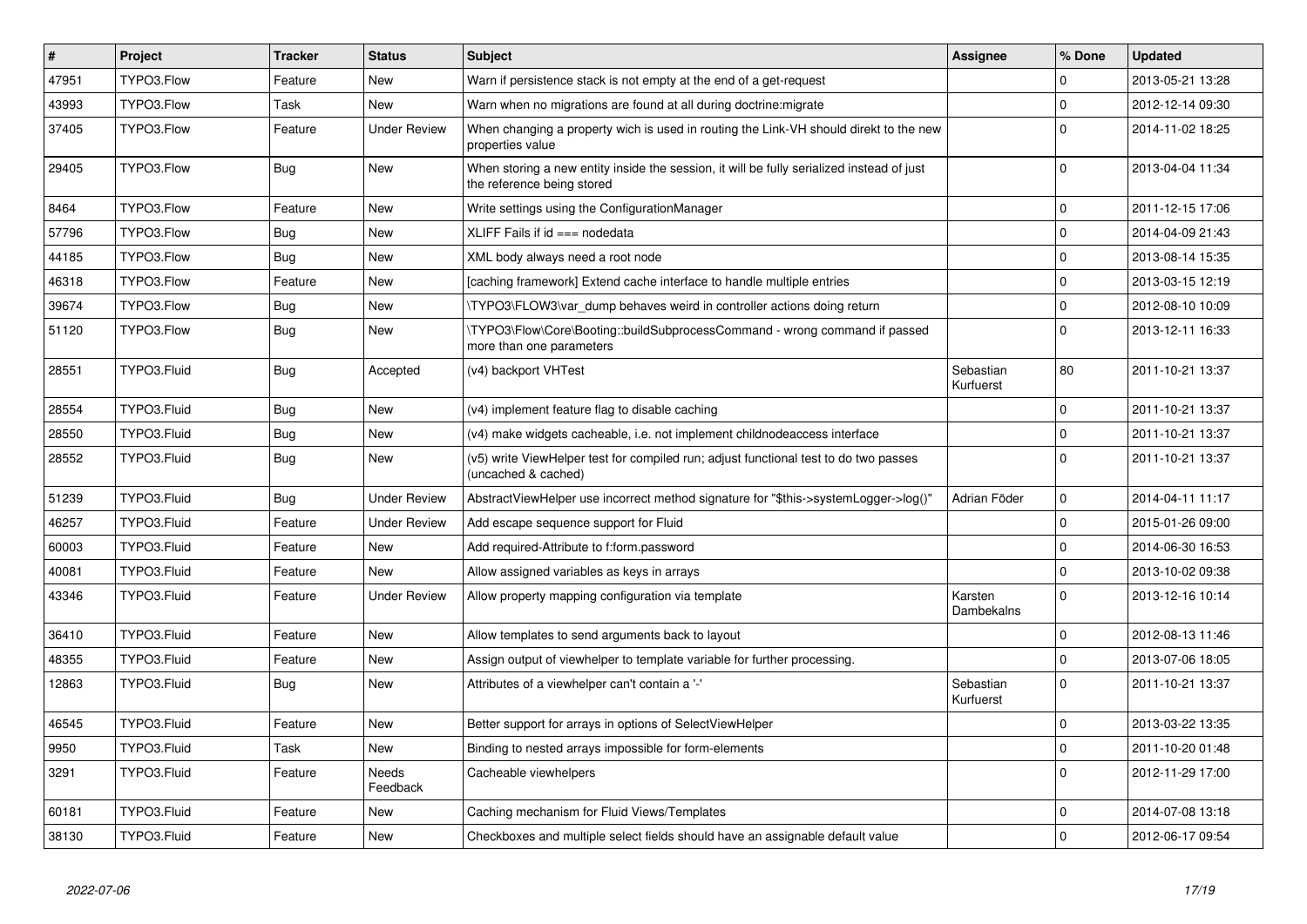| $\sharp$ | Project     | <b>Tracker</b> | <b>Status</b>       | Subject                                                                                              | <b>Assignee</b>             | % Done      | <b>Updated</b>   |
|----------|-------------|----------------|---------------------|------------------------------------------------------------------------------------------------------|-----------------------------|-------------|------------------|
| 36662    | TYPO3.Fluid | Bug            | Needs<br>Feedback   | Checked state isn't always correct when property is collection                                       | Kevin Ulrich<br>Moschallski | 0           | 2013-08-14 15:39 |
| 26664    | TYPO3.Fluid | Task           | New                 | Clean up Form ViewHelpers                                                                            |                             | 75          | 2012-06-20 11:37 |
| 7608     | TYPO3.Fluid | Feature        | <b>New</b>          | Configurable shorthand/object accessor delimiters                                                    |                             | $\mathbf 0$ | 2013-11-07 14:08 |
| 52640    | TYPO3.Fluid | Feature        | <b>Under Review</b> | Create an UnlessViewHelper as opposite to the IfViewHelper                                           | <b>Marc Neuhaus</b>         | $\mathbf 0$ | 2014-08-01 09:02 |
| 30937    | TYPO3.Fluid | <b>Bug</b>     | New                 | CropViewHelper stringToTruncate can't be supplied so it can't be easily extended                     |                             | 100         | 2011-10-21 13:37 |
| 3725     | TYPO3.Fluid | Feature        | <b>New</b>          | <b>CSS Engine</b>                                                                                    | Christian Müller            | 0           | 2014-04-03 13:24 |
| 54284    | TYPO3.Fluid | Bug            | New                 | Default Option for Switch/Case VH                                                                    |                             | 0           | 2013-12-08 14:28 |
| 1907     | TYPO3.Fluid | Feature        | <b>New</b>          | Default values for view helpers based on context                                                     |                             | $\mathbf 0$ | 2014-03-10 17:53 |
| 45345    | TYPO3.Fluid | Feature        | Needs<br>Feedback   | Easy to use comments for fluid that won't show in output                                             |                             | $\Omega$    | 2013-03-26 20:40 |
| 46289    | TYPO3.Fluid | Bug            | Needs<br>Feedback   | Enable Escaping Interceptor in XML request format                                                    |                             | $\Omega$    | 2013-08-14 15:35 |
| 13045    | TYPO3.Fluid | Bug            | <b>New</b>          | Entity decode of strings are different between if-conditions and output of variable                  |                             | $\mathbf 0$ | 2011-10-21 13:37 |
| 52536    | TYPO3.Fluid | Bug            | <b>Under Review</b> | Errorclass not set if no property-attribute set                                                      |                             | 0           | 2016-01-06 10:02 |
| 45153    | TYPO3.Fluid | Feature        | New                 | f:be.menus.actionMenuItem - Detection of the current select option is insufficient                   |                             | $\mathbf 0$ | 2013-02-04 23:17 |
| 62346    | TYPO3.Fluid | Feature        | <b>New</b>          | f:comment should have high precende                                                                  |                             | $\mathbf 0$ | 2014-10-20 11:33 |
| 49600    | TYPO3.Fluid | <b>Bug</b>     | <b>New</b>          | f:form tag shown as a HTML on frontend                                                               |                             | $\mathbf 0$ | 2013-12-04 13:04 |
| 58921    | TYPO3.Fluid | <b>Bug</b>     | New                 | f:form.* VHs crash if NOT inside f:form but followed by f:form                                       |                             | $\mathbf 0$ | 2014-05-19 15:29 |
| 31955    | TYPO3.Fluid | Feature        | <b>New</b>          | f:uri.widget                                                                                         |                             | 0           | 2011-11-22 12:27 |
| 37619    | TYPO3.Fluid | <b>Bug</b>     | <b>New</b>          | Fatal Error when using variable in name attribute of Section ViewHelper                              |                             | $\mathbf 0$ | 2012-05-30 23:17 |
| 10472    | TYPO3.Fluid | Feature        | New                 | Fluid Standalone distribution                                                                        |                             | $\mathbf 0$ | 2012-10-16 15:17 |
| 9005     | TYPO3.Fluid | Feature        | Accepted            | Fluid Template Analyzer (FTA)                                                                        | Sebastian<br>Kurfuerst      | 20          | 2011-05-06 11:03 |
| 49038    | TYPO3.Fluid | <b>Bug</b>     | <b>New</b>          | form.select does not select the first item if prependOptionValue is used                             |                             | $\mathbf 0$ | 2013-06-11 22:11 |
| 8648     | TYPO3.Fluid | Bug            | <b>New</b>          | format.crop ViewHelper should support all features of the crop stdWrap function                      |                             | 0           | 2011-10-21 13:37 |
| 58983    | TYPO3.Fluid | Bug            | New                 | format.date does not respect linebreaks and throws exception                                         |                             | $\mathbf 0$ | 2014-05-21 10:00 |
| 47669    | TYPO3.Fluid | Task           | <b>New</b>          | FormViewHelper does not define the default request method                                            |                             | $\Omega$    | 2013-04-28 16:39 |
| 58862    | TYPO3.Fluid | <b>Bug</b>     | Needs<br>Feedback   | FormViewHelper doesn't accept NULL as value for \$arguments                                          | Bastian Waidelich   0       |             | 2014-06-04 12:49 |
| 5636     | TYPO3.Fluid | Task           | <b>Under Review</b> | Form_RadioViewHelper and CheckBoxViewHelper miss check for existing object<br>before it is accessed. |                             | $\mathbf 0$ | 2013-11-22 17:14 |
| 45394    | TYPO3.Fluid | Task           | New                 | Forwardport Unit test for standalone view                                                            |                             | $\mathbf 0$ | 2013-02-11 22:39 |
| 59057    | TYPO3.Fluid | Bug            | <b>Under Review</b> | Hidden empty value fields shoud be disabled when related field is disabled                           | Bastian Waidelich   0       |             | 2014-06-18 17:23 |
| 32035    | TYPO3.Fluid | Task           | New                 | Improve fluid error messages                                                                         |                             | $\pmb{0}$   | 2012-01-27 15:59 |